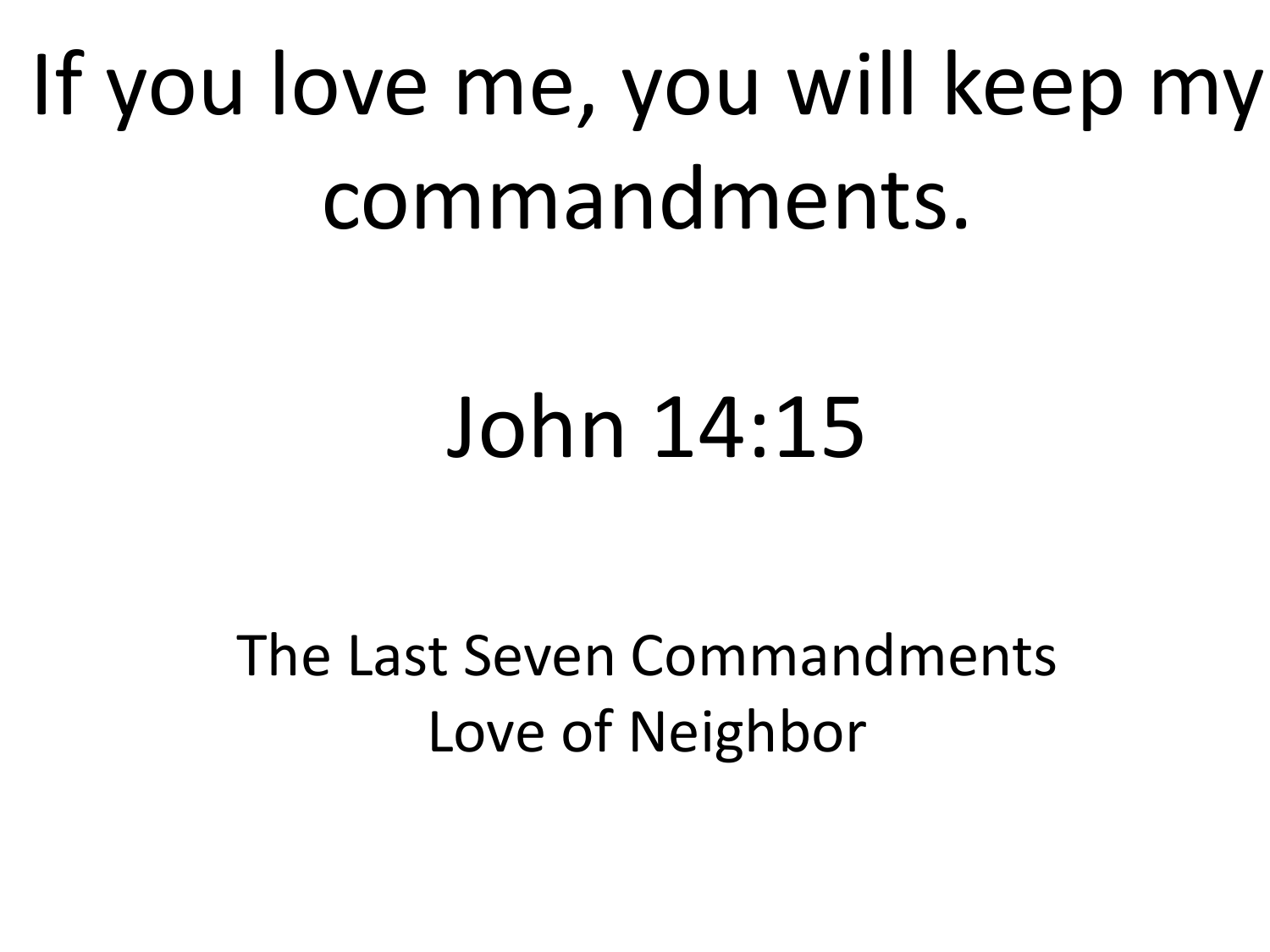#### DEFINITIONS

Freedom – The genuine ability to choose to do good or evil by a mind undarkened by sin and a will not weakened or enslaved by sin.

Law – Rules of behavior and intention made by God or human authority intended to promote individual virtue and the good of society.

Moral Law – The law made by God for our own happiness and to keep us from turning away from his love.

Natural Law – The moral law written on every human heart that can be known by reason alone.

Revealed Law – The moral law that God has given us through Moses and by Jesus Christ; the Decalogue expresses that law inscribed in the heart of every human person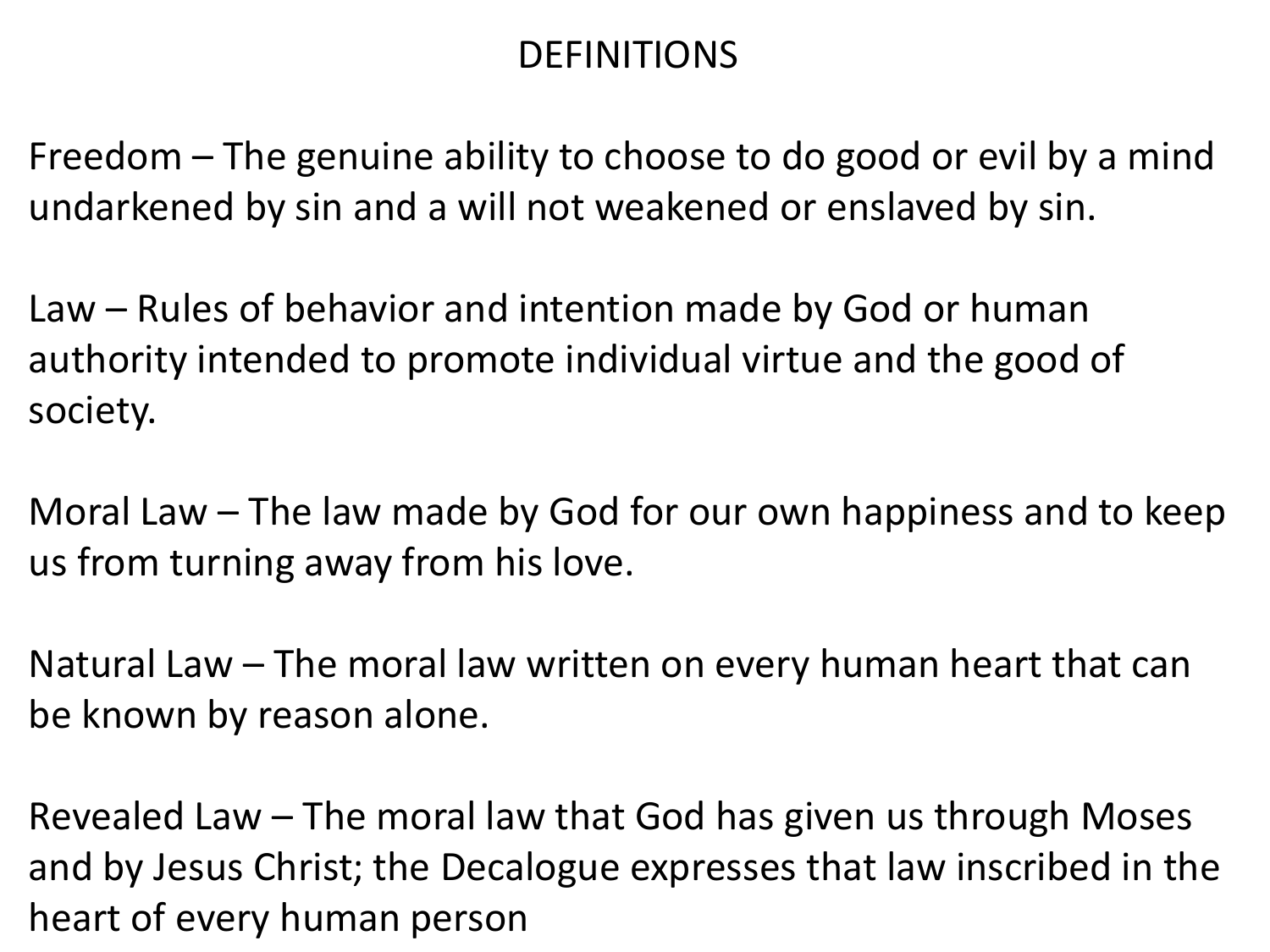## **The Ten Commandments**

- **The last seven commandments are about love of neighbor . . .** 
	- Honor your father and mother.
	- You shall not kill.
	- You shall not commit adultery.
	- You shall not steal.
	- You shall not bear false witness against your neighbor.
	- You shall not covet your neighbor's house.
	- You shall not covet your neighbor's belongings.

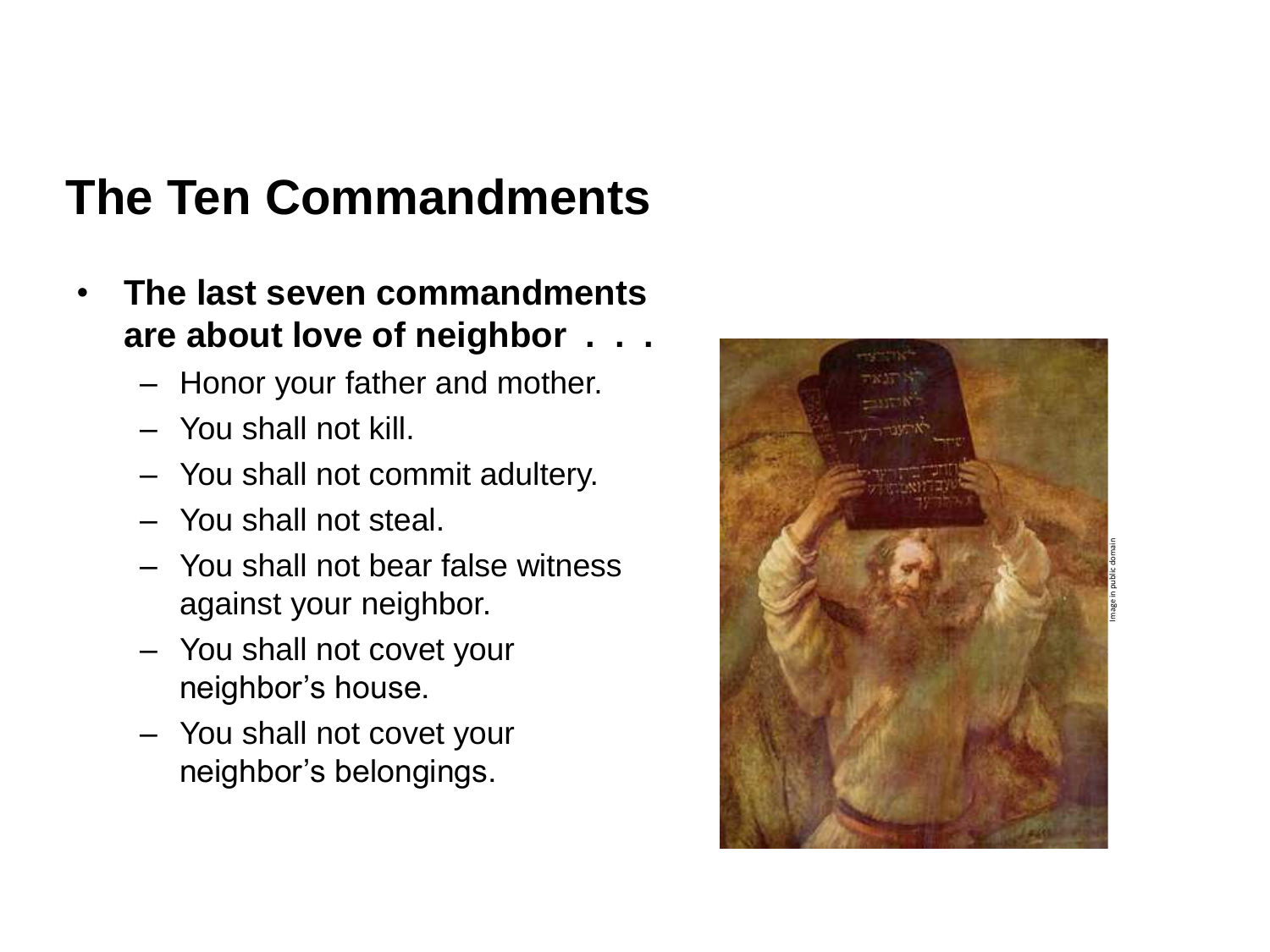The Fourth Commandment is the first of the "love of neighbor commandments", immediately following the 3 "love of God commandments."

No one, except Adam and Eve, has ever come into the world without a father and a mother.

God has willed that after Him, we should honor our parents to whom we owe life and who have handed on to us the knowledge of God. We are obliged to honor and respect all those whom God, for our good, has vested with His authority.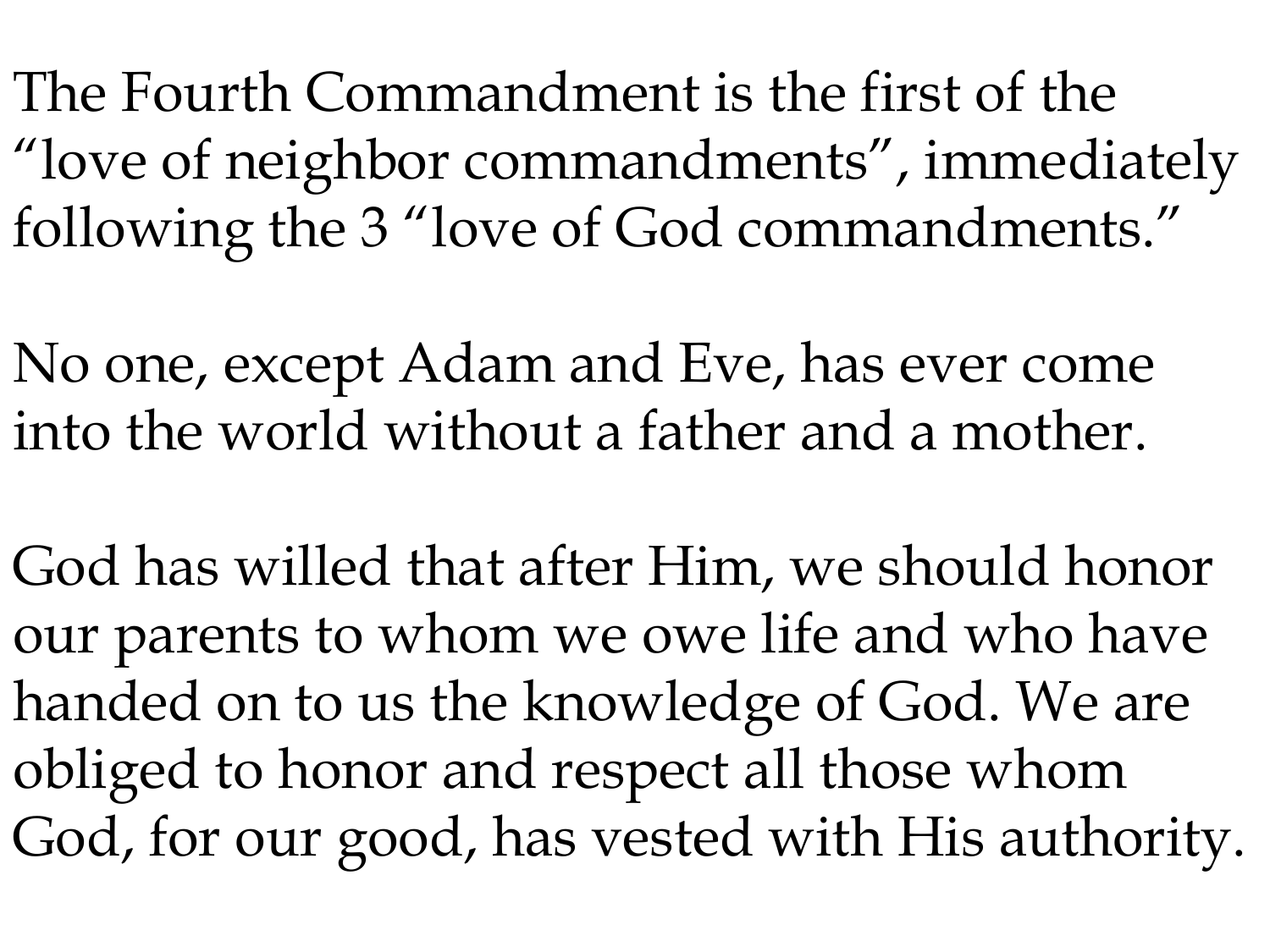The Fourth Commandment *"Honor your father and your mother." (Exodus 20:12; Deuteronomy 5:16)*

The Fourth Commandment turns our attention to those precepts of the Decalogue that principally address our relationship with each other.

This commandment is not an arbitrary whim of a capricious God. "Honor your father and your mother" is an injunction that speaks to the very core of human society. As a people, community and nation we can only be as strong, healthy and vital as our families. And our families can only be as vibrant and life-giving as the level of care and respect that we offer to each other beginning with the honor we give to our parents.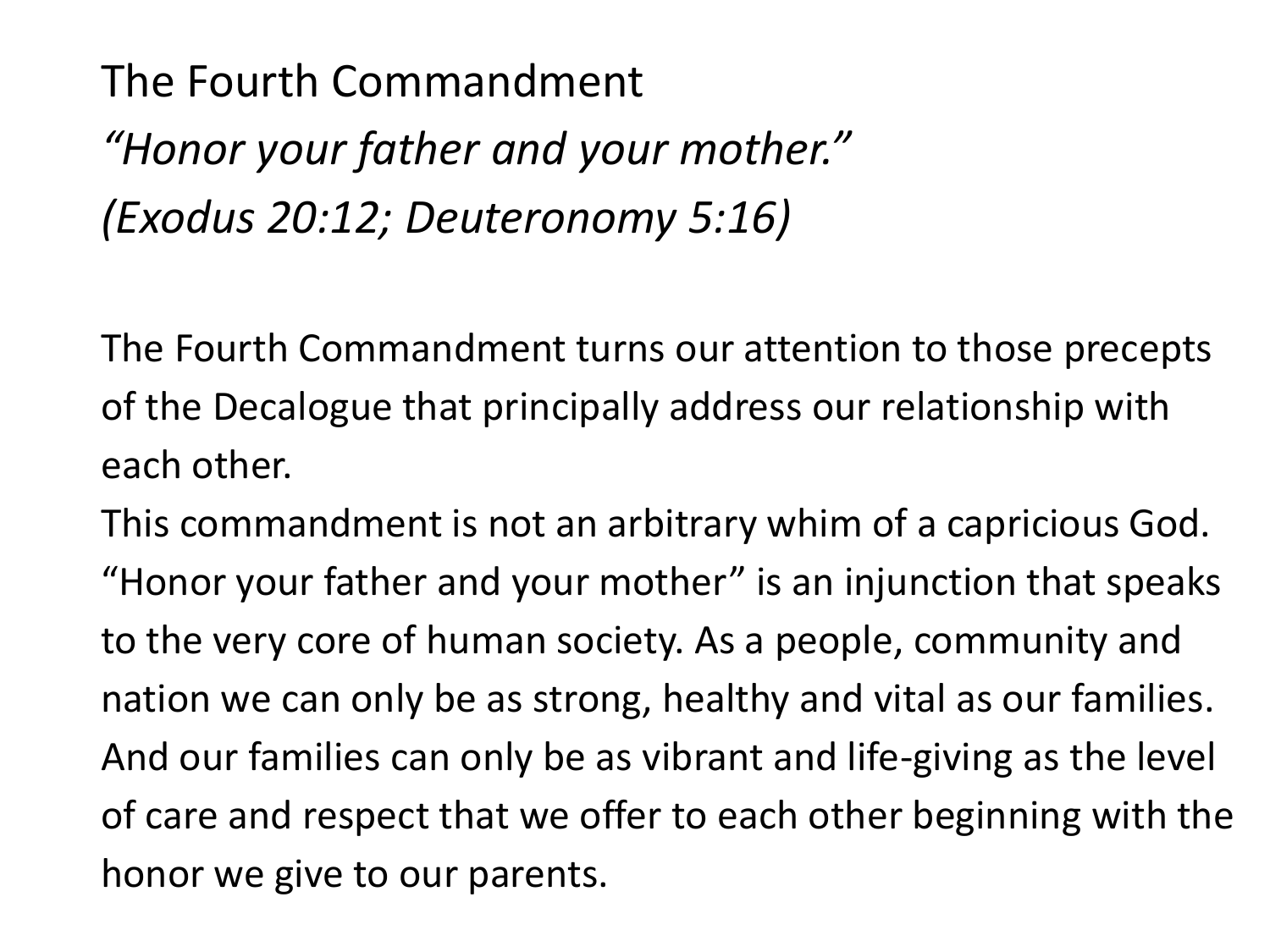#### **4. Honor your father and your mother**.

a. When you love someone you love not only them but their family. Love honors and respects the family of the beloved for they gave the beloved life. Love also honors and respects the institution of the family itself, for love, when it matures, will create a new family when it marries. Even non-married love, nonromantic loves, like friendship and charity and kindness, give birth to spiritual children, in a way. Those children are all the benefits given to all the people who will receive the love. For instance, priests, teachers, doctors, nurses, social workers, counselors, rulers, soldiers, lawyers—these are not just *jobs* but *vocations*  (literally, "callings"). They are ways of responding to God's call to live by helping others. They are ways of loving.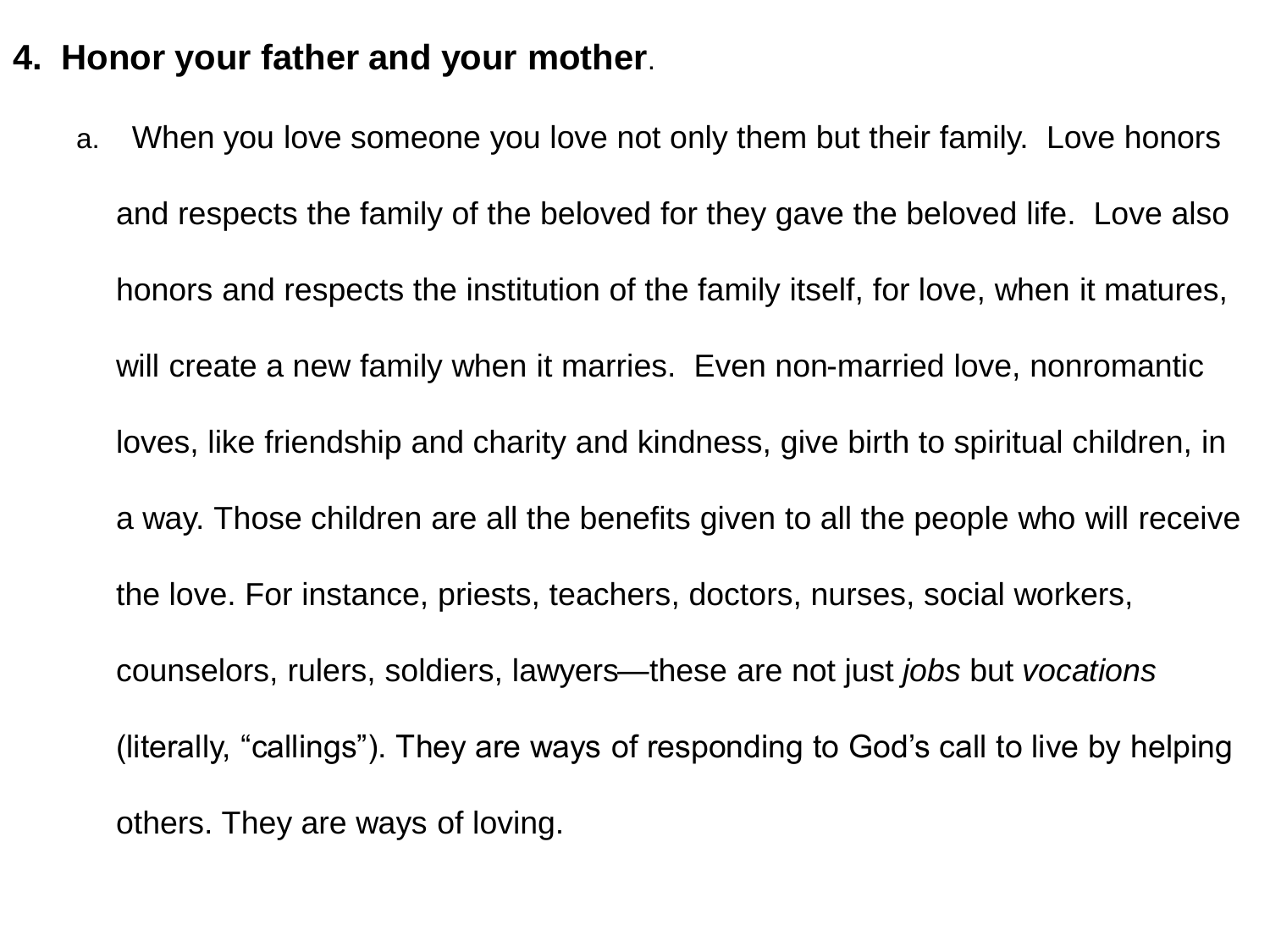Four most happy, prosperous, peaceful and stable societies in history all had two salient characteristics:

> $1$  – They were very moralistic – we call them preachy 2 – They had a very high view of the family

Mosaic – 3500 years – founded on Judaism Confucian – 2100 years – founded on Confucianism Islamic – 1400 years – founded on Islam Roman – 700 years – founded on Roman polytheism

They were far from perfect but notably more successful & stable than any others in history.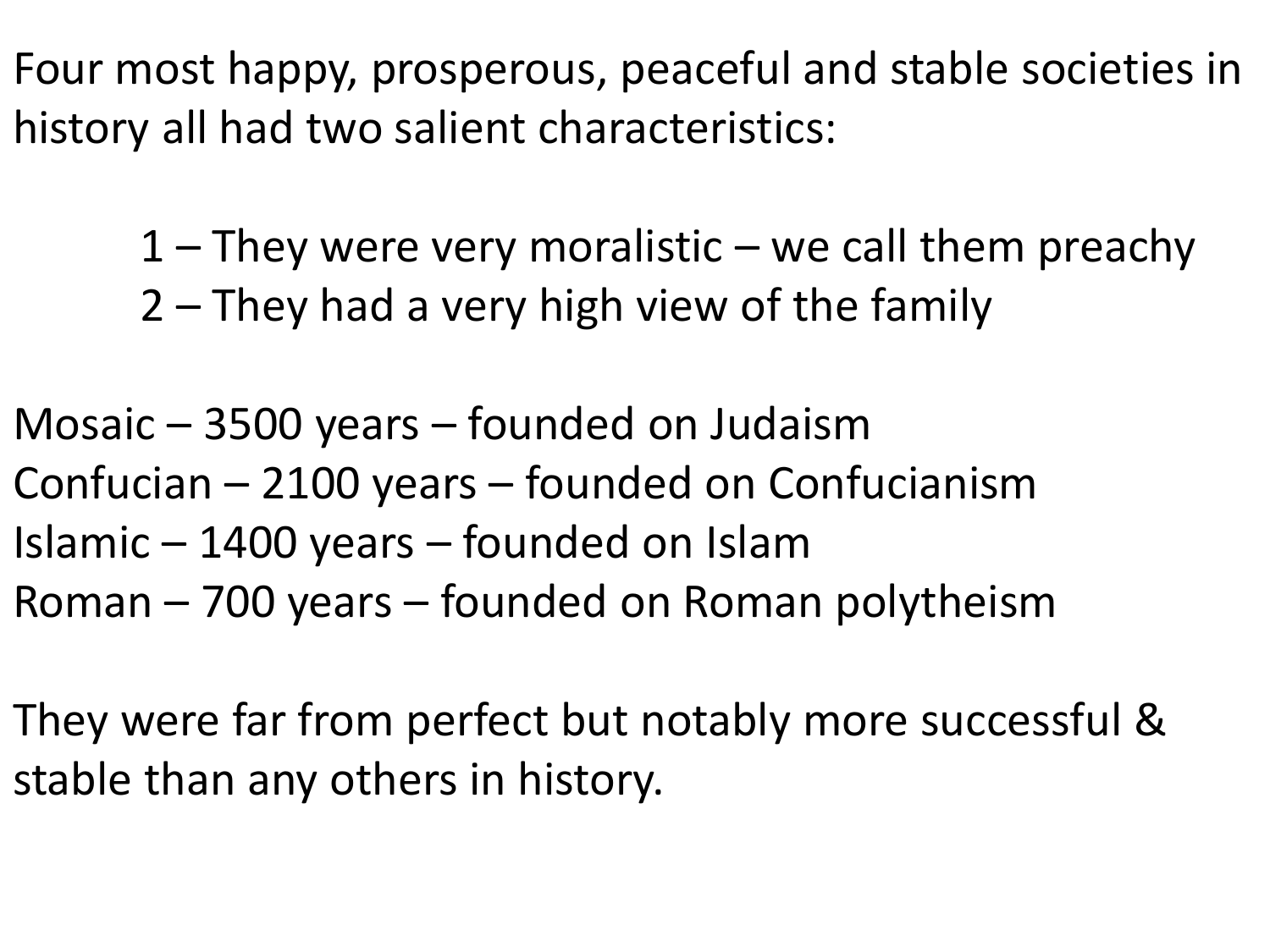Family & religion are the two main causes of individuals being morally good.

Morally good individuals are the main causes of a good society

Two most crucial causes of common good are Morality & Religion

Many today say they are spiritual but not religious

Remember there are many evil spirits in the world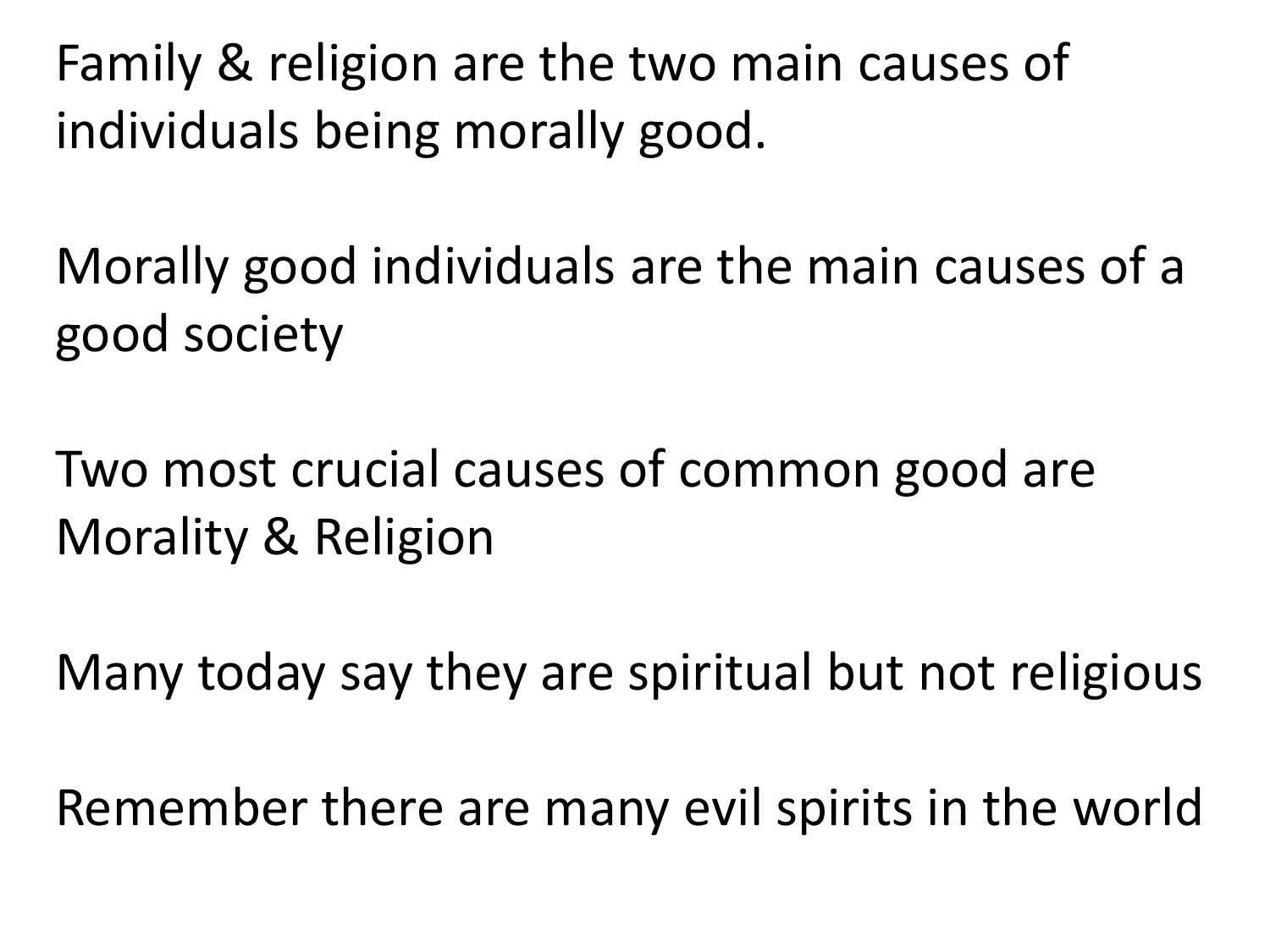The Fourth Commandment is addressed expressly to children. However it likewise concerns the ties of kinship between members of the extended family. It requires honor, affection and gratitude toward elders and ancestors.

Observing the Fourth Commandment brings its reward: " Honor your father and your mother, that your days may be long in the land which the LORD your God gives you."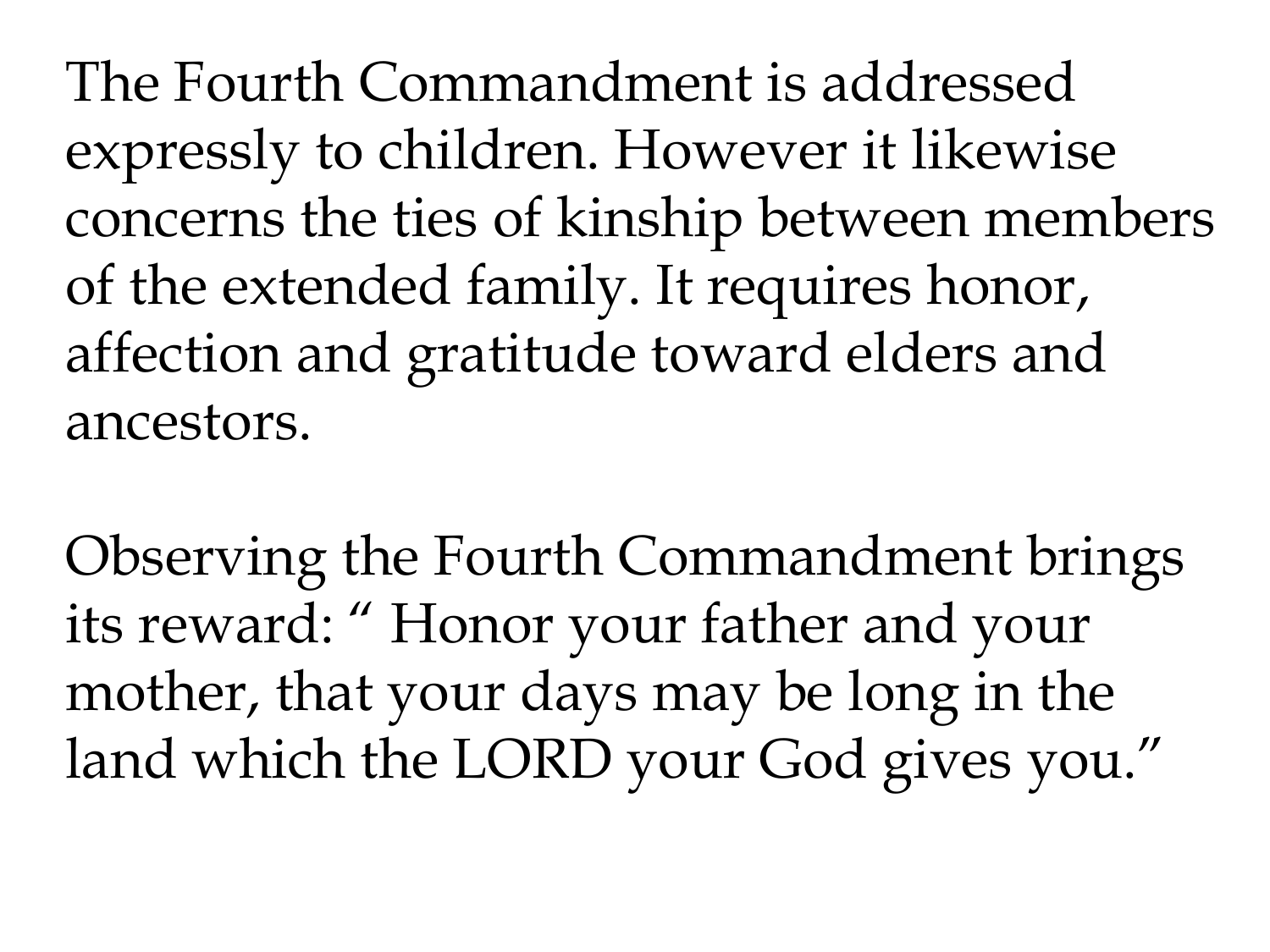## **The Fourth Commandment commands:**

The Fourth Commandment commands us to respect and love our parents, to obey them in all that is not sinful, and to help them when they are in need. We are also obliged to respect and obey all lawful authority.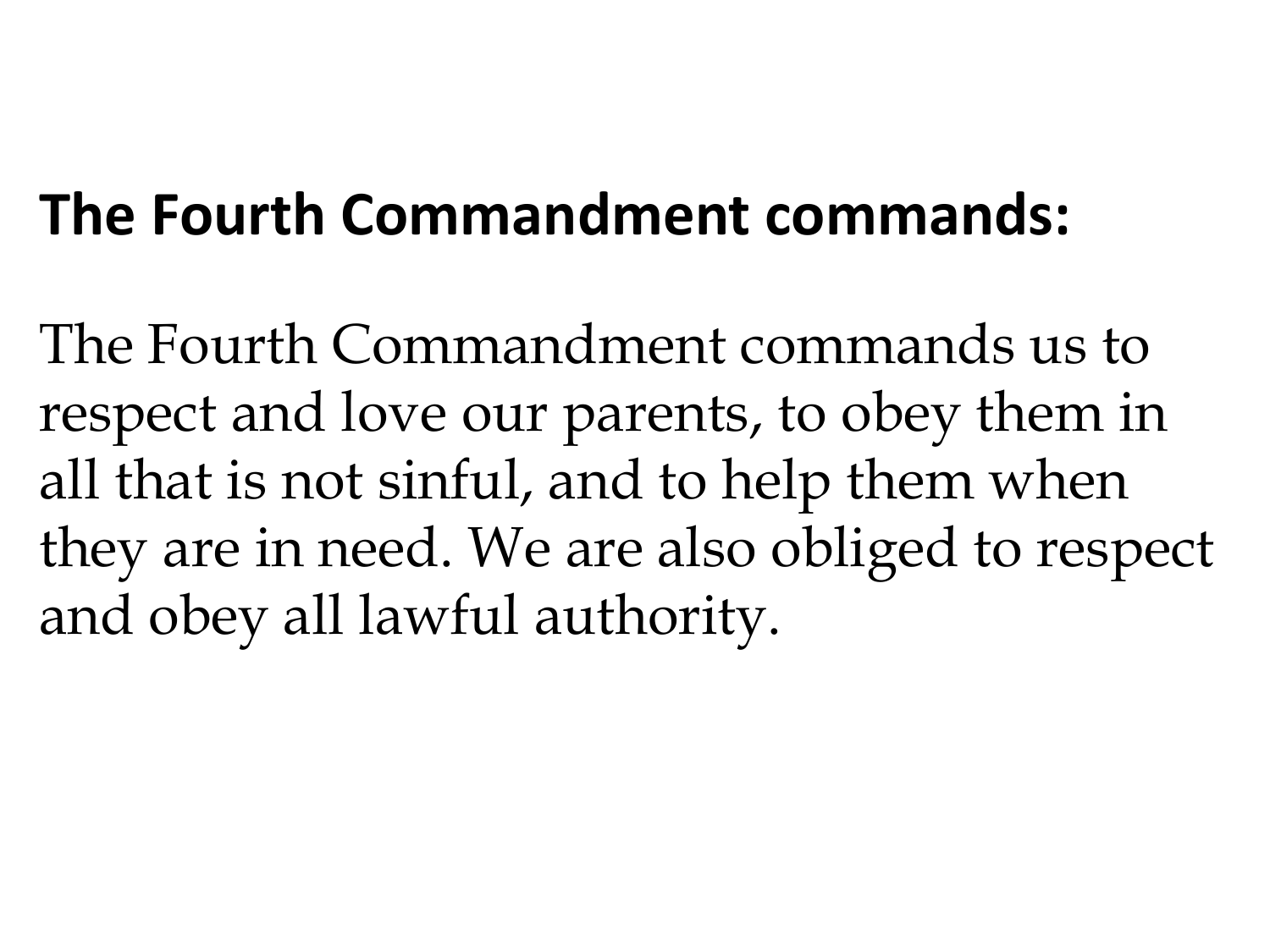## **The Fourth Commandment forbids:**

### **For children:**

 $\mathcal{Z}$   $\mathcal{Z}$  All manner of anger and hatred against parents and other lawful authority.

 $\mathscr{B} \mathscr{B}$  Provoking [annoying or irritating] them to anger. Grieving them [causing them deep sorrow or distress]. Insulting them [saying something meant to hurt them].

 $\mathcal{L}$  Neglecting them in their necessity [not helping when needed; not caring from them when they are old].

 $\mathscr{L} \mathscr{L}$  Contempt or disobedience to their lawful commands. [Serious disrespect. Acting as if their commands are worthless.]

#### **For students:**

- **EE** Disrespect, disobedience, stubbornness, idleness.
- $\mathscr{L} \mathscr{L}$  Wasting of time.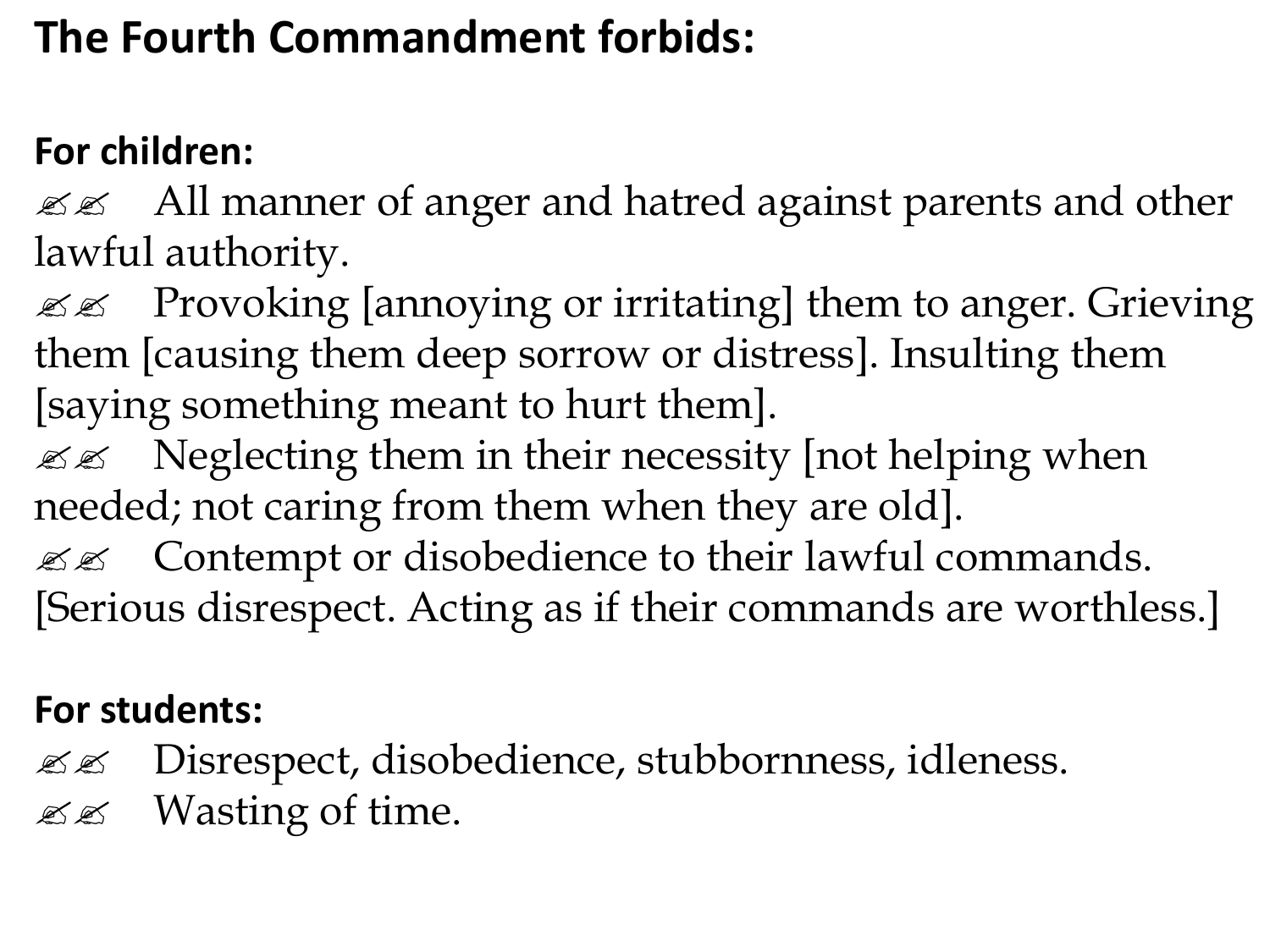## **For parents:**

- $\mathscr{B} \mathscr{A}$  Hating their children. Cursing them.
- $\mathscr{B} \mathscr{A}$  Giving scandal [bad example] to their children.
- $\mathscr{B} \mathscr{A}$  Allowing children to grow up in ignorance, idleness or sin.
- $\mathcal{Z}$  Showing habitual partiality [favoritism] without cause.
- $\mathscr{L} \mathscr{L}$  Deferring their children's Baptism.
- $\mathcal{L}$  Neglecting to watch over their bodily health, their religious instruction, the company they keep, the books they read, the movies and TV that they see, the electronic games that they play, the Internet sites that they visit, etc.
- $\mathscr{L} \mathscr{L}$  Failing to correct them when needed.
- $\mathscr{B} \mathscr{B}$  Being harsh or cruel in correction.
- $\mathcal{L}$  Failing to educate children in the faith, prayer and all the virtues.
- $\mathcal{L}$  Failing to provide for the physical and spiritual needs of the children.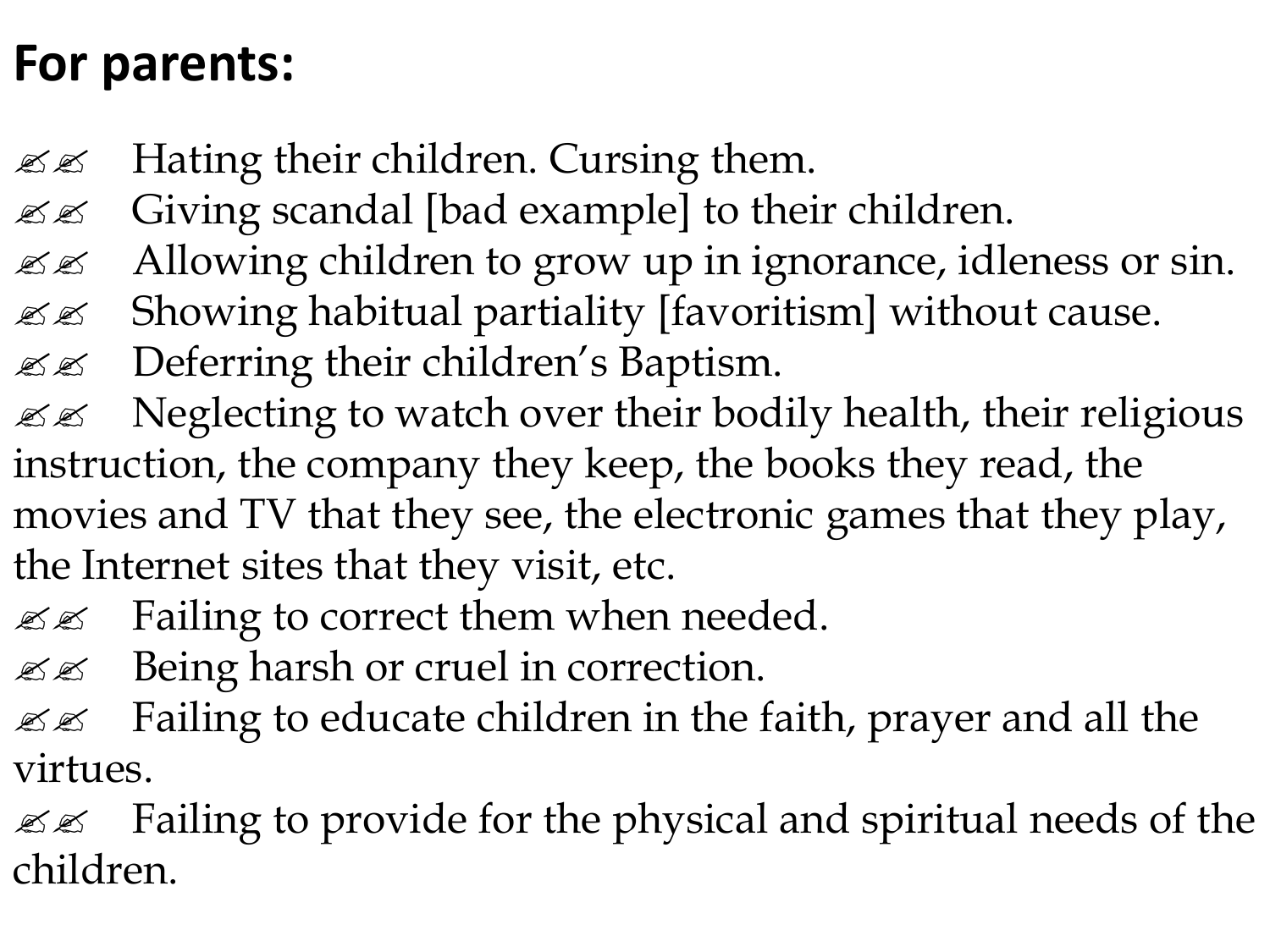## **For husbands and wives:**

 $\mathcal{Z}$  Putting obstacles to the fulfillment of religious duties.

 $\mathscr{B} \mathscr{A}$  Lack of gentleness and consideration in regard to each other's faults.

- $\mathscr{L}\mathscr{L}$  Unreasonable jealousy.
- $\mathscr{B} \mathscr{B}$  Neglect of household duties
- $\mathcal{L} \mathcal{L}$  Sulkiness [showing resentment and ill-humor by sullen, withdrawn behavior].
- $\mathscr{L} \mathscr{L}$  Injurious words.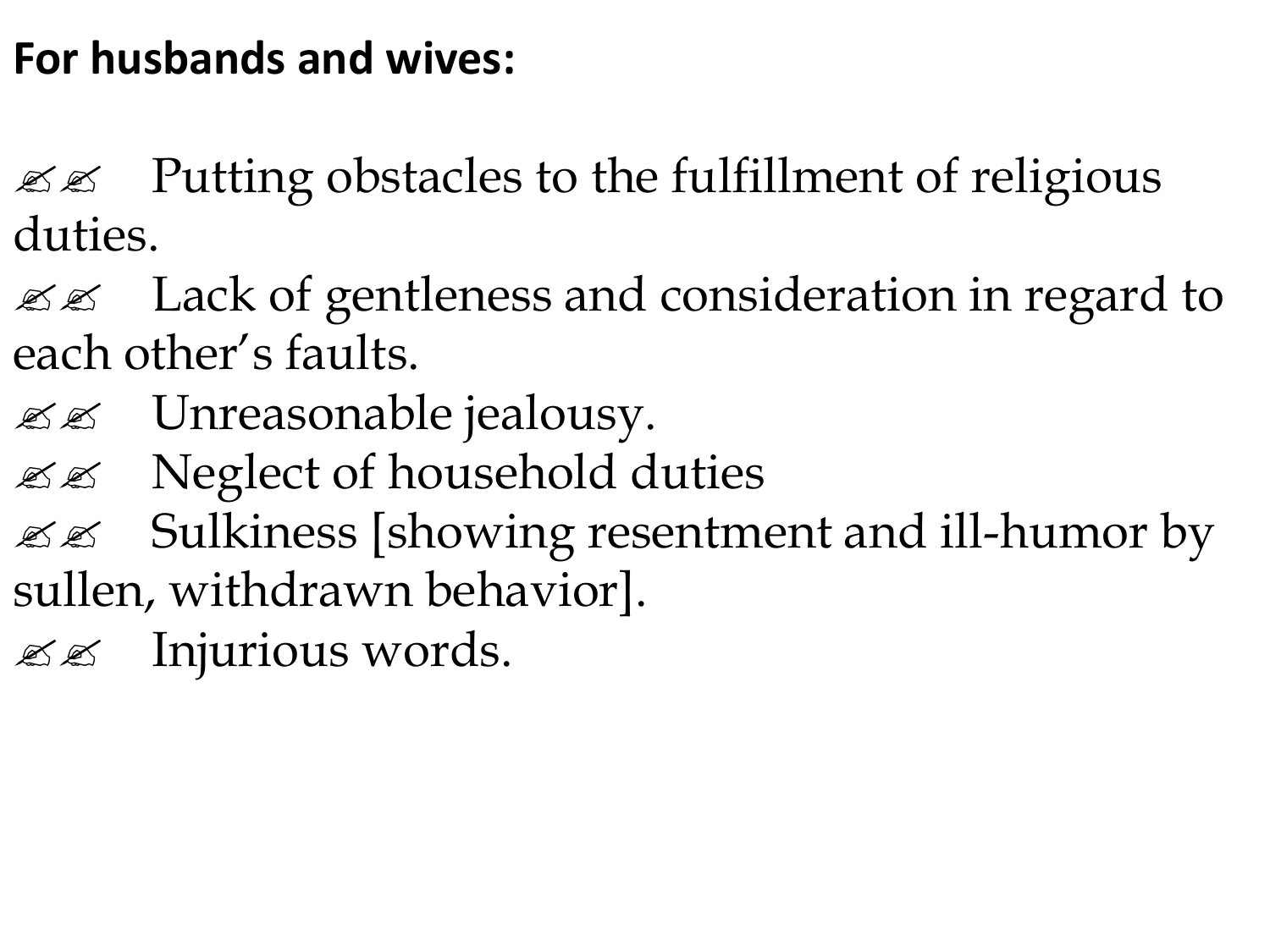#### **For employers:**

 $\mathscr{L} \mathscr{L}$  Not allowing one's employees reasonable time for religious duties and instruction.

- $\mathcal{Z}$  Giving bad example to them or allowing others to do so.
- $\mathcal{L}$  Withholding their lawful wages.
- $\mathscr{L} \mathscr{L}$  Not caring for them in sickness
- $\mathscr{B} \mathscr{B}$  Firing them arbitrarily or without cause.

### **For the employed:**

 $\mathscr{L}\mathscr{L}$  Disrespect for employers.

88 Lack of obedience in matters where one has bound oneself to obey.

 $\mathscr{L} \mathscr{L}$  Waste of time. Neglect of work.

 $\mathcal{Z}$  Waste of employer's property by dishonesty, carelessness or neglect.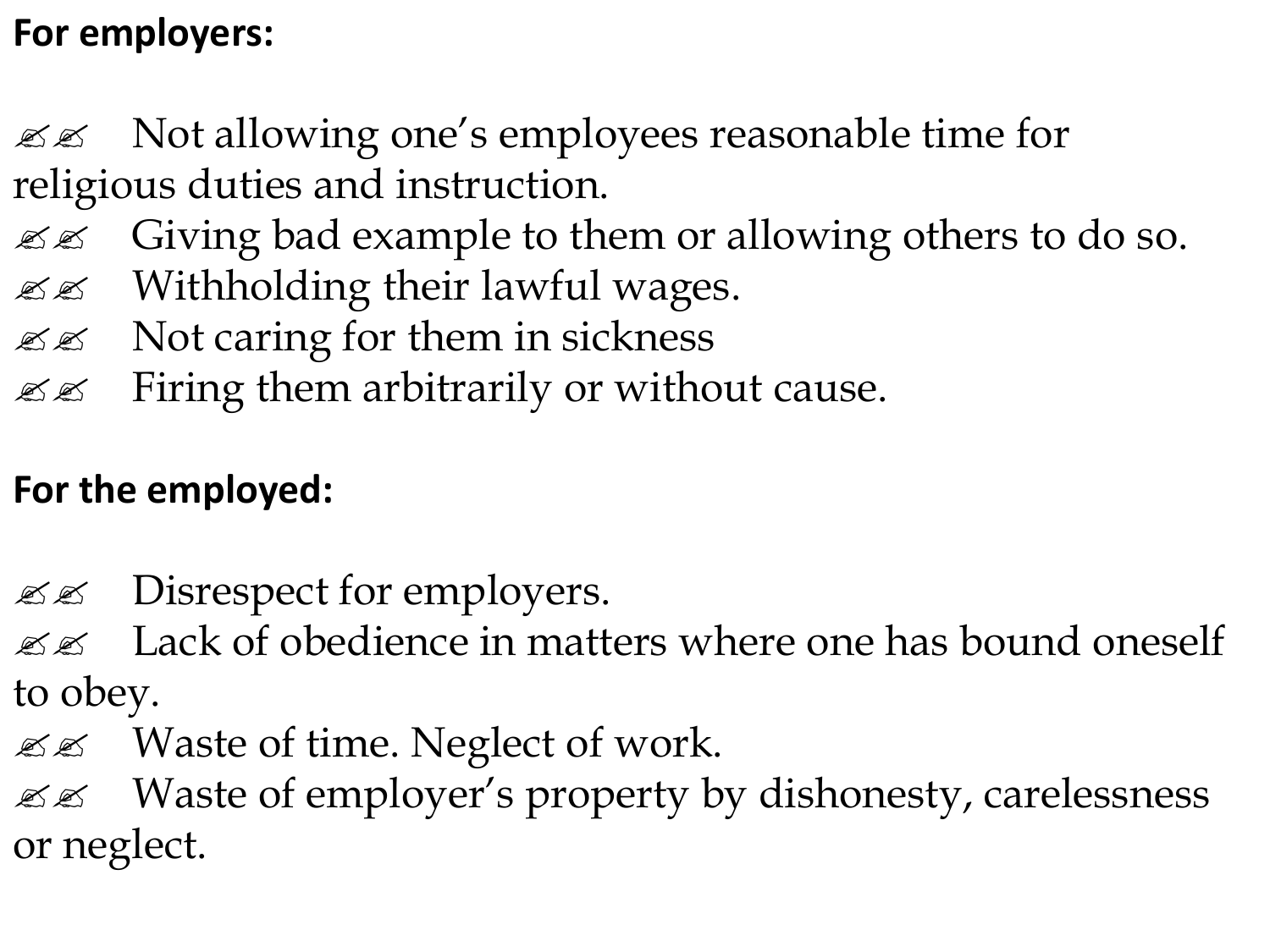### **For professional men and public officials:**

- $\mathcal{Z}$  Culpable [blameworthy] lack of knowledge relating to duties of office or profession.
- $\mathscr{L} \mathscr{L}$  Neglect in carrying out one's duties.
- $\mathscr{L} \mathscr{L}$  Injustice or partiality.
- **Exorbitant [beyond what is reasonable and just] fees.**

## **For teachers:**

- $\mathscr{L} \mathscr{L}$  Neglecting the progress of those confided to their care.
- **EE** Unjust, indiscreet [lacking prudence, unwise], or excessive punishment.
- $\mathscr{L} \mathscr{L}$  Partiality.
- $\mathscr{B} \mathscr{B}$  Bad example, loose and false maxims [rules].

## **For all:**

- $\mathcal{L}$  Contempt for the laws of our state and country.
- $\mathcal{L}$  Contempt for the laws of the Church.
- $\mathcal{Z}$  Disobedience to lawful authority.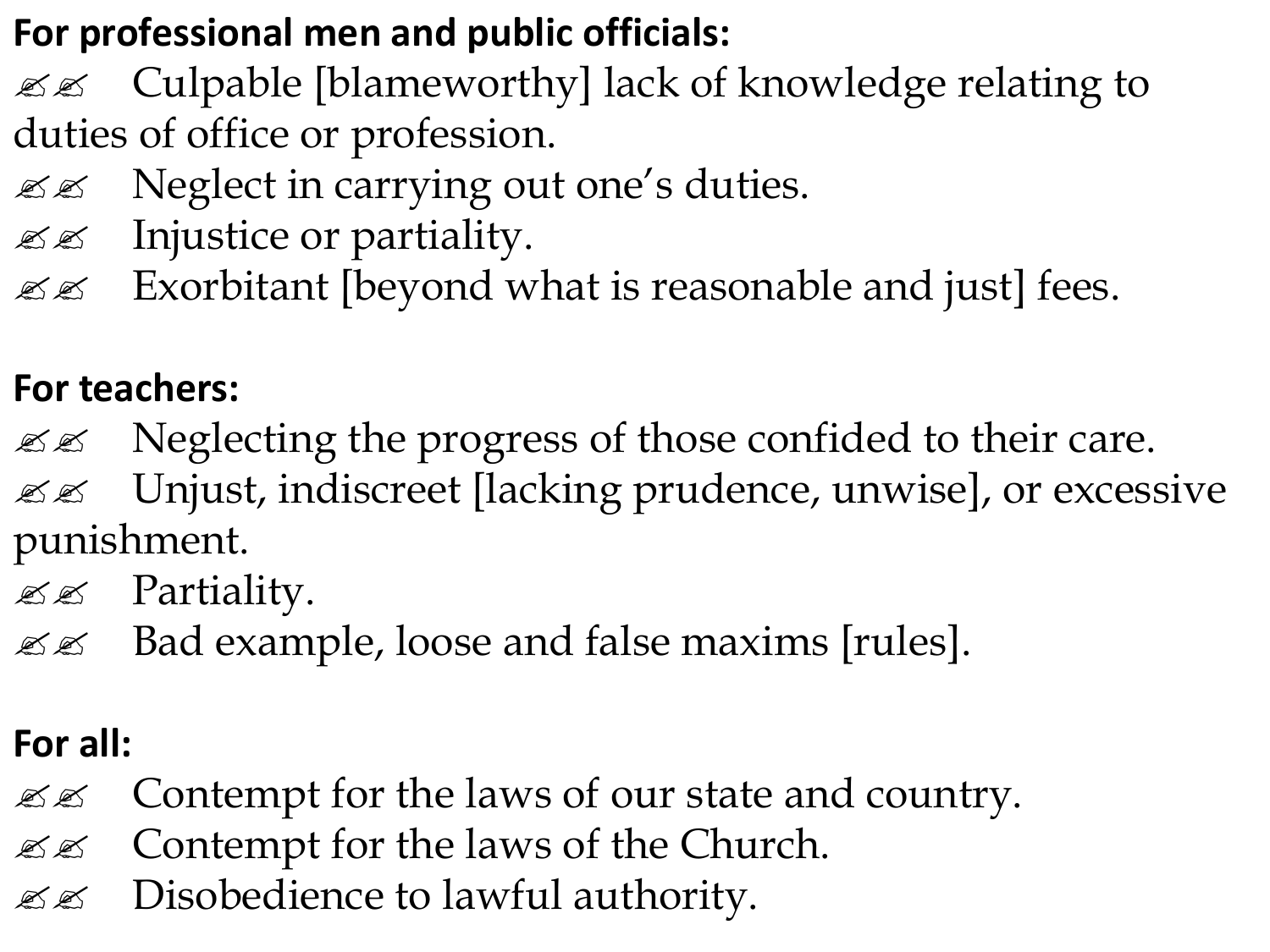The Fifth Commandment *"You shall not kill." (Exodus 20:13; Deuteronomy 5:17)*

The basic instinct of every living creature is to preserve its life. The natural desire of every living being is to live. This truth finds expression in the common understanding found among all human beings that the life of one individual is not to be taken by another.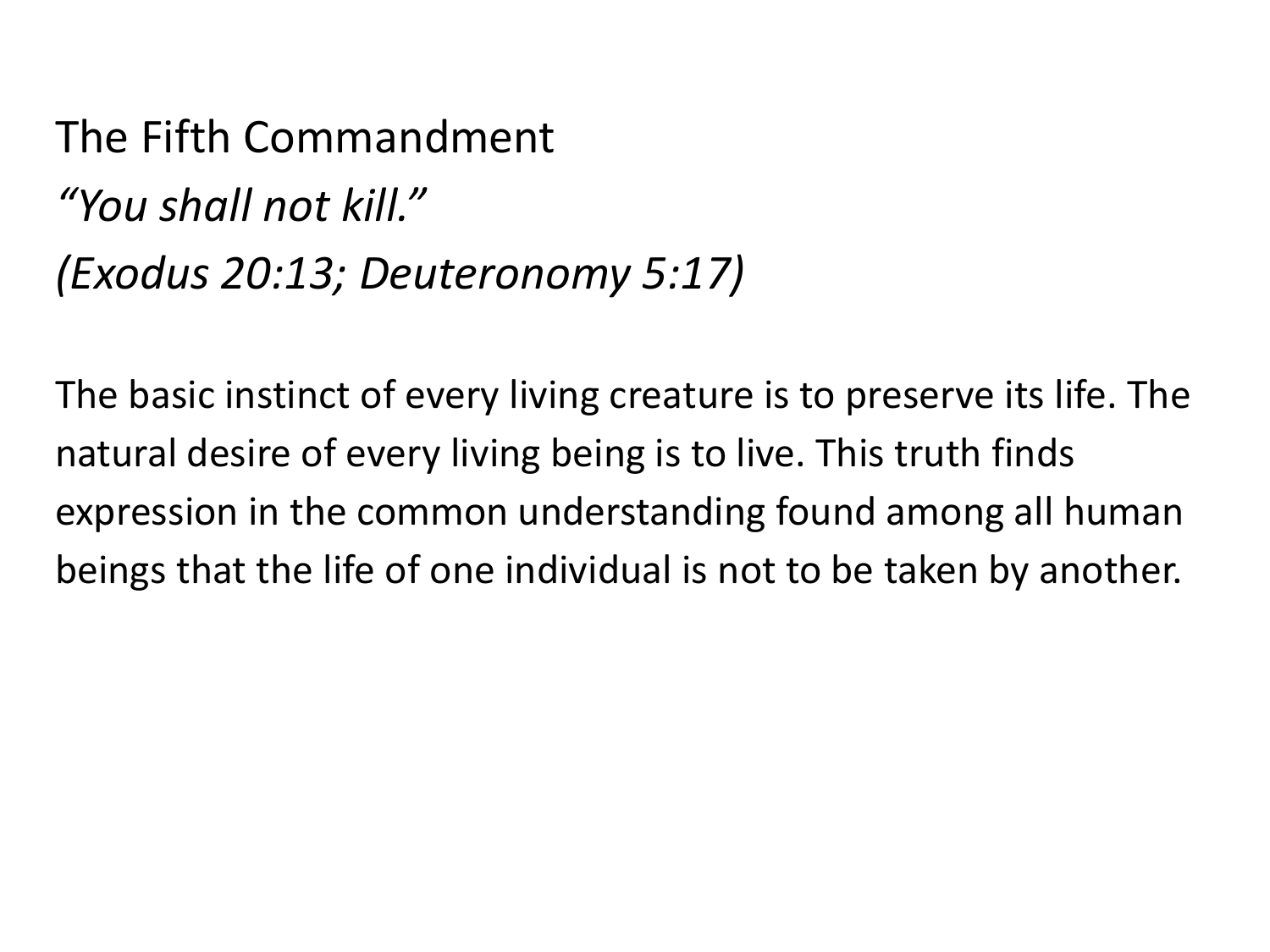## **5. You shall not kill.**

a. When you love someone you respect their life. It seems pretty obvious that if you love someone you do not kill them. Love says I am happy you exist! Killing says, I am unhappy you exist! Love always chooses life and fights on the side of

life against the forces of death.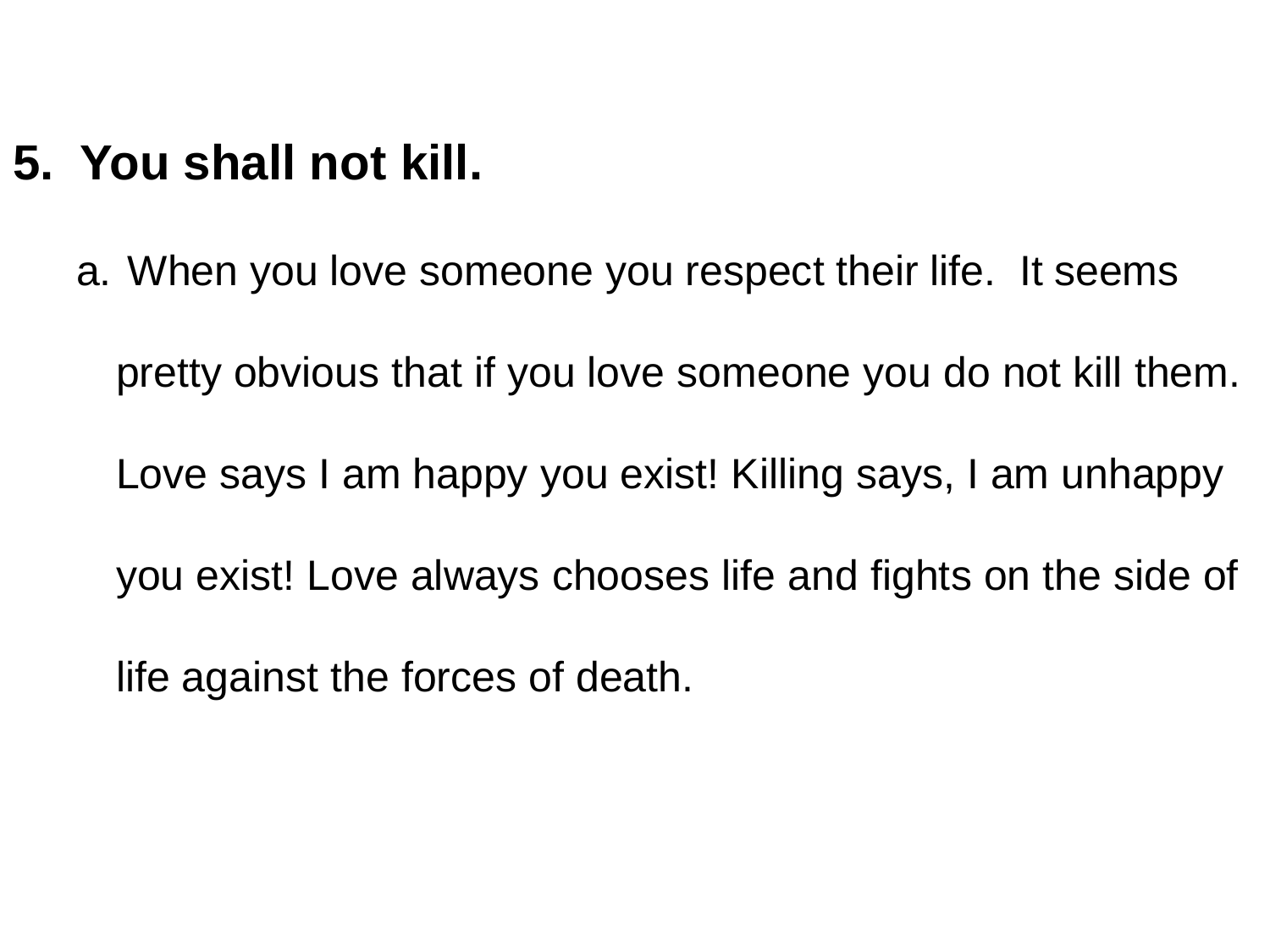**God controls human life**: "*Human life is sacred* because from its beginning it involves the creative action of God and it remains for ever in a special relationship with the Creator, who is its sole end. God alone is the Lord of life from its beginning until its end: no one can under any circumstance claim for himself the right directly to destroy an innocent human being."

**The unborn are persons**: "Because it should be treated as a person from conception, the embryo must be defended in its integrity, cared for, and healed like every other human being."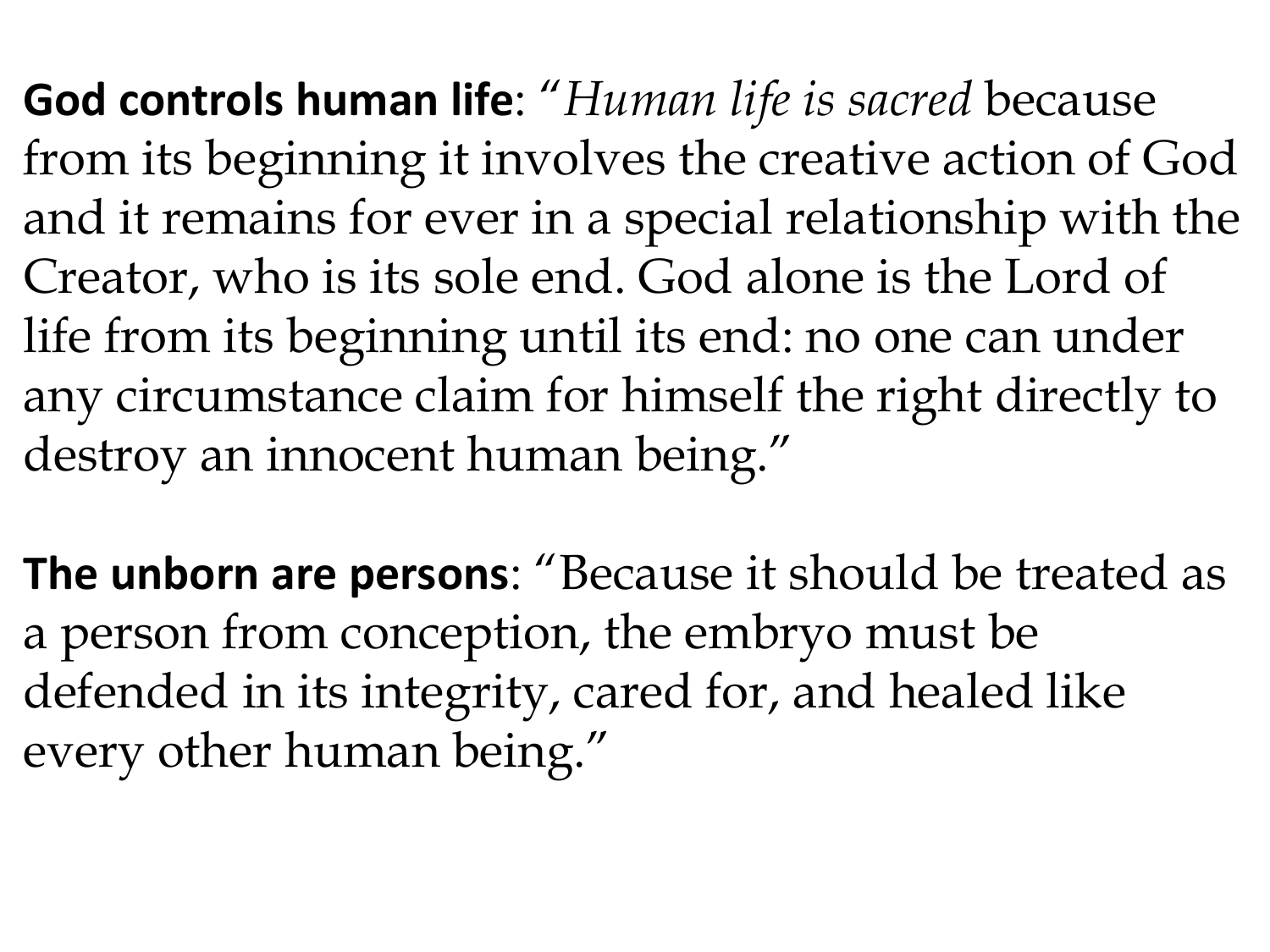- **Self-defense is legitimate**: It is legitimate to insist on respect for one's own right to life.
- Someone who defends his life is not guilty of murder even if he is forced to deal his aggressor a lethal blow. Legitimate defense cannot only be a right but a grave duty for someone responsible for another's life, the common good of the family or of the state.
- **Capital punishment should be avoided**: " If bloodless means are sufficient to defend human lives against an aggressor and to protect public order and the safety of persons, public authority should limit itself to such means, because they better correspond to the concrete conditions of the common good and are more in conformity to the dignity of the human person."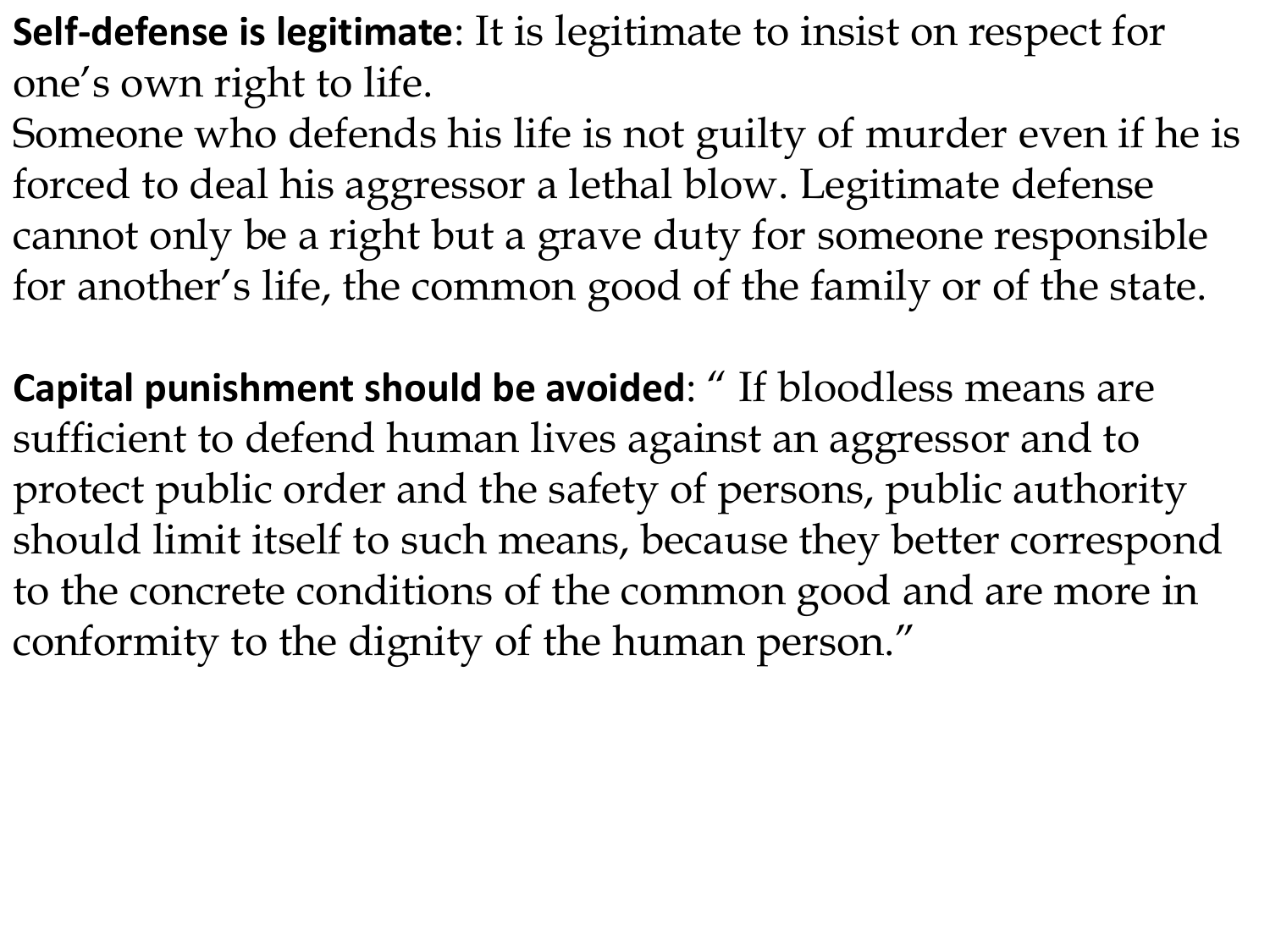#### **The Fifth Commandment commands:**

The Fifth Commandment commands us to take proper care of our own spiritual and bodily well being and that of our neighbor. The Fifth Commandment obliges us to show love for our neighbor by respecting his person and not injuring him in any way.

#### **The Fifth Commandment forbids:**

 $\mathcal{Z}$  Unjust taking of human life – murder, suicide, abortion, euthanasia.  $\mathcal{Z}$  Kidnapping, hostage taking, terrorism and torture.

**EX** Violence in thought [violent TV shows, movies, Internet sites, video games, songs, etc.], word or act which may lead to unjust taking of human life.

 $\mathcal{Z}$  Exposing life or limb to danger without reasonable cause [dangerous pranks, doing something dangerous to yourself or others because someone dared you to do it]

 $\mathscr{L} \mathscr{L}$  Reckless driving.

**EX** Carelessness in leaving about poisons, dangerous drugs, weapons, etc. [where children, especially, may be harmed or do harm to someone else]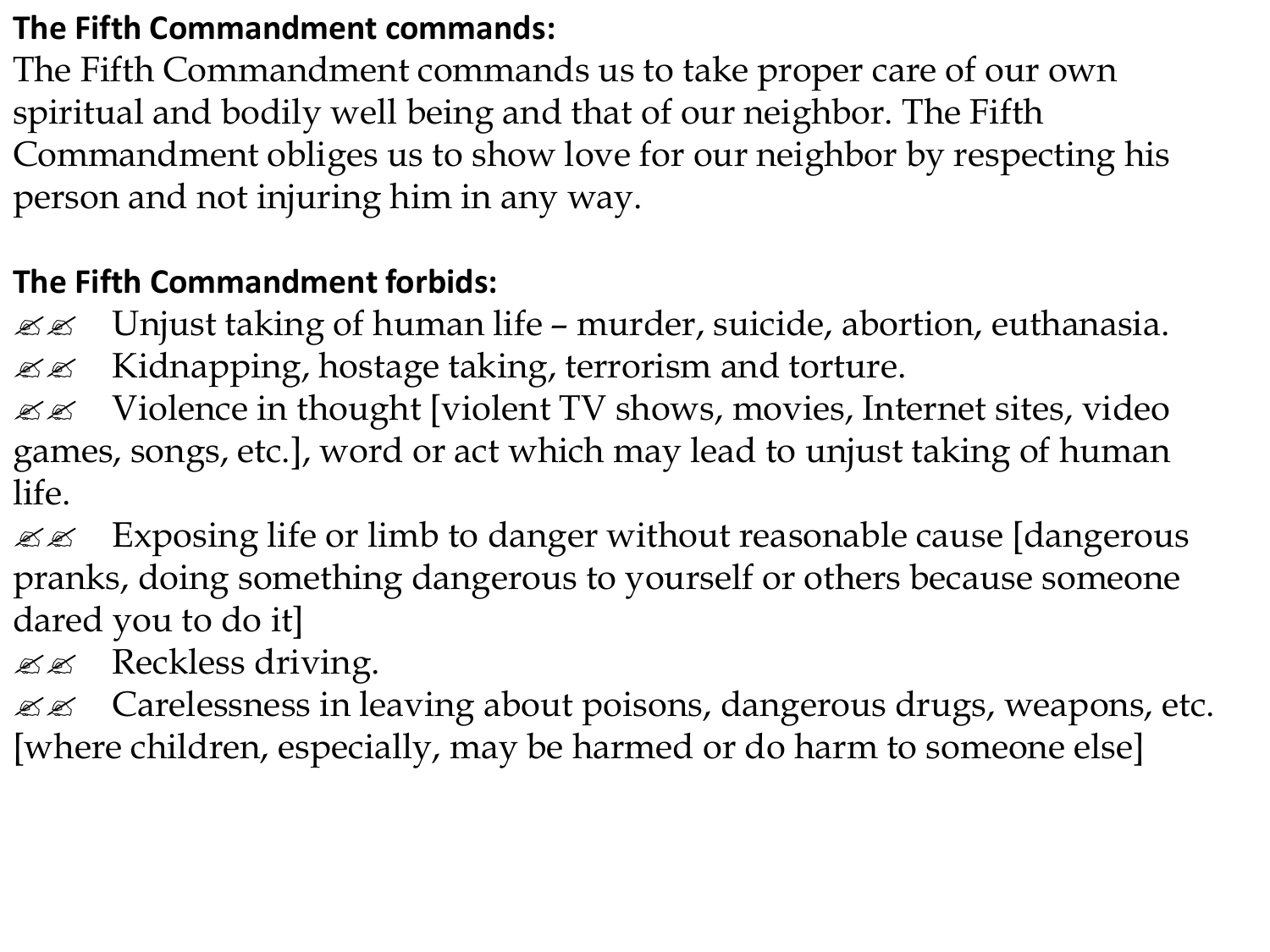- $\mathcal{Z}$  Desires of revenge, anger [getting even with someone]
- ?? Fighting [physical], quarrels [verbal], hatred [against individuals or groups of people]
- $\mathscr{L} \mathscr{L}$  Showing aversion or contempt for others.
- $\mathcal{L}$  Refusal to speak to someone when addressed [due to anger or hatred].
- $\mathscr{B} \mathscr{B}$  Ignoring offers of reconciliation, especially between relatives
- $\mathcal{Z}$  Insults irritating words and actions.
- $\mathscr{L} \mathscr{L}$  Sadness at another's prosperity.
- $\mathscr{L}\mathscr{L}$  Rejoicing at another's misfortune.
- $\mathcal{Z}$  Jealousy at attention shown to others.
- $\mathcal{Z}$  Tyrannical behavior [harsh, cruel, unjust, oppressive behavior].
- $\mathcal{L}$  Bad example [causing others to sin by word or example].
- $\mathcal{L}$  Gluttony [eating too much], drunkenness [drinking too much].
- $\mathscr{L} \mathscr{L}$  Misuse of drugs.
- $\mathcal{Z}$  Injury to health by over-indulgence [overdoing it].
- $\mathcal{Z}$  Giving drink to others, knowing they will abuse it.
- $\mathscr{B} \mathscr{B}$  Refusing assistance to someone in danger.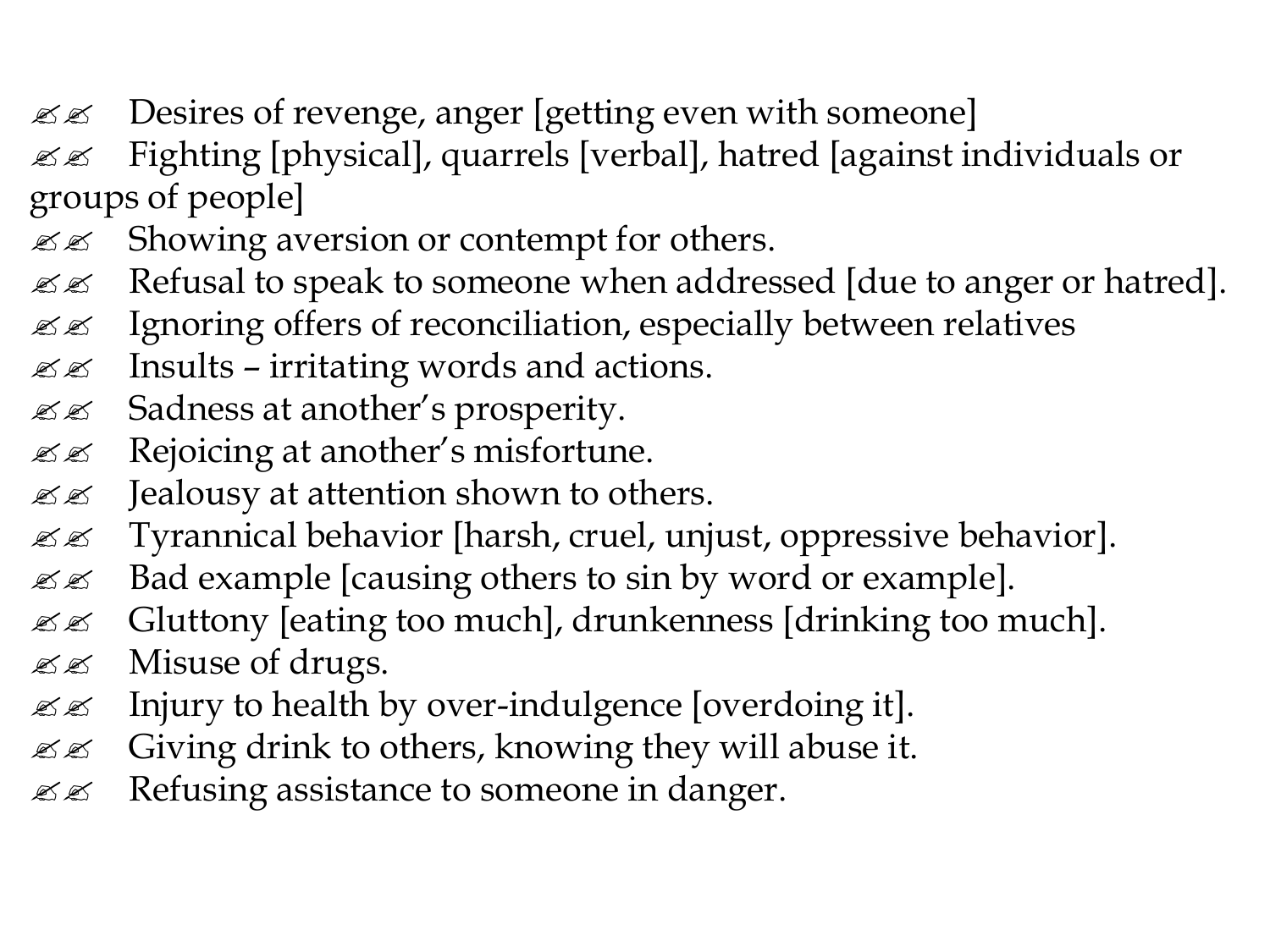The Sixth and Ninth Commandments work together. What the Sixth Commandment forbids in action, the Ninth Commandment forbids in thought or desire.

**Prevalence of these sins**: "More souls go to Hell for sins of the flesh than for any other reason." Our Lady to Jacinta Marto, Fatima, 1917.

**Chief dangers to the virtue of chastity**: Idleness, sinful curiosity, bad companions, drinking, immodest dress, indecent books, plays, movies, video games, Internet sites, TV shows and even some types of music.

**Chief means of preserving the virtue of chastity**: Avoid carefully all unnecessary dangers and temptations; seek God's help through prayer, frequent confession, Holy Communion, assistance at Holy Mass and have a special devotion to the Blessed Virgin.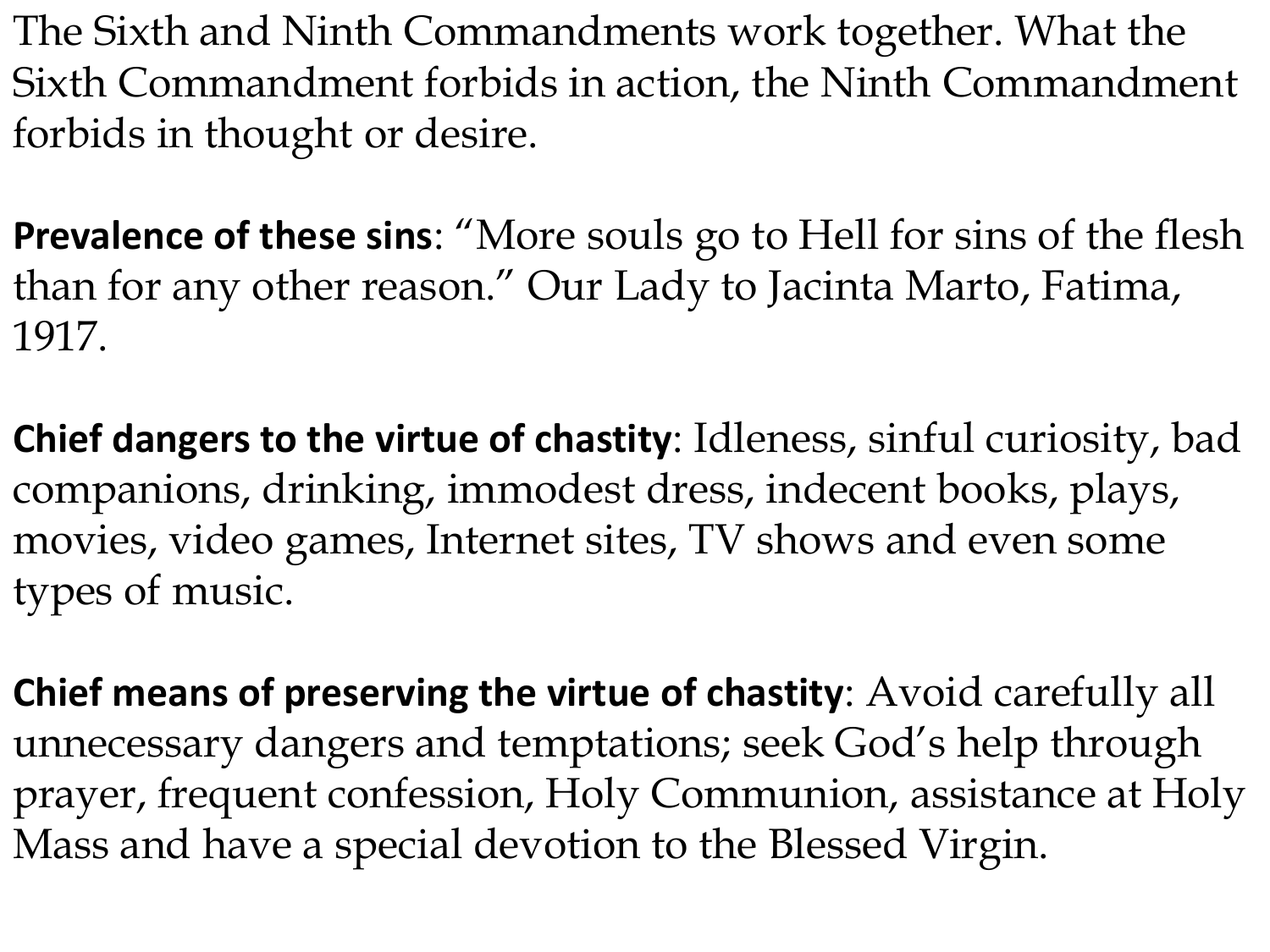The Sixth Commandment

*"You shall not commit adultery."*

*(Exodus 20:14; Deuteronomy 5:18)*

The Sixth Commandment speaks of the relationship of a man and woman who choose to be husband and wife and the founders of a family. On this relationship is based not only their love but the future of their lives together and the family that they hope to nurture. A unique and essential element in their relationship is their human sexuality.

The Sixth Commandment reaffirms the centrality of faithful love and imposes on husband and wife the obligation to keep their marriage exclusive and indissoluble.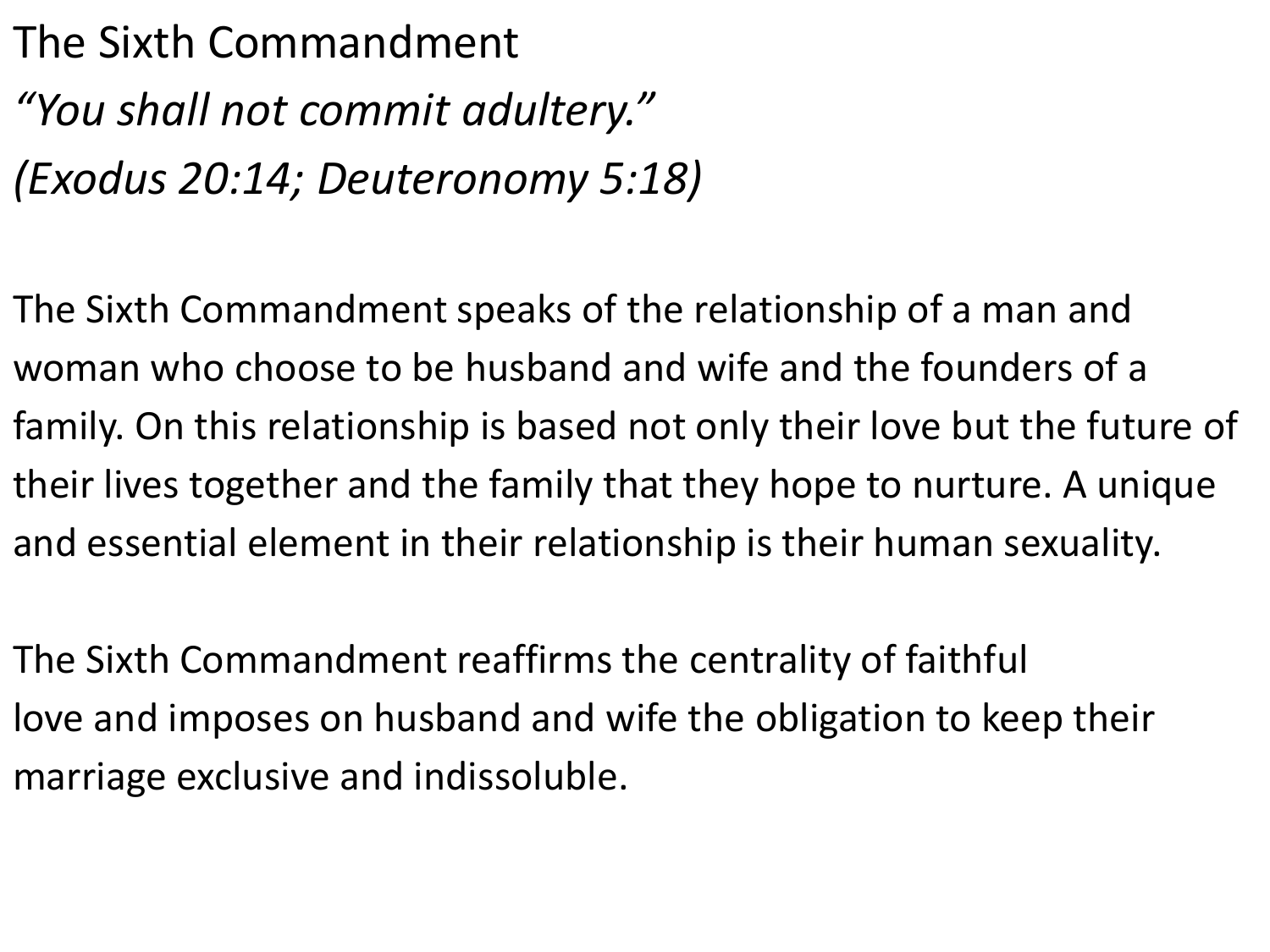The Ninth Commandment

*"You shall not covet your neighbor's wife." (Exodus 20:17; Deuteronomy 5:21)*

"You have heard the commandment 'You shall not commit adultery.' What I say to you is: Anyone who looks lustfully at a woman has already committed adultery with her in his thoughts" (Matthew 5:27-28).

The Ninth Commandment calls us to that purity of heart proclaimed by the sixth beatitude. Not just our actions, but our intentions, our motives and our hearts need to be washed clean every day in the blood of Christ's loving sacrifice.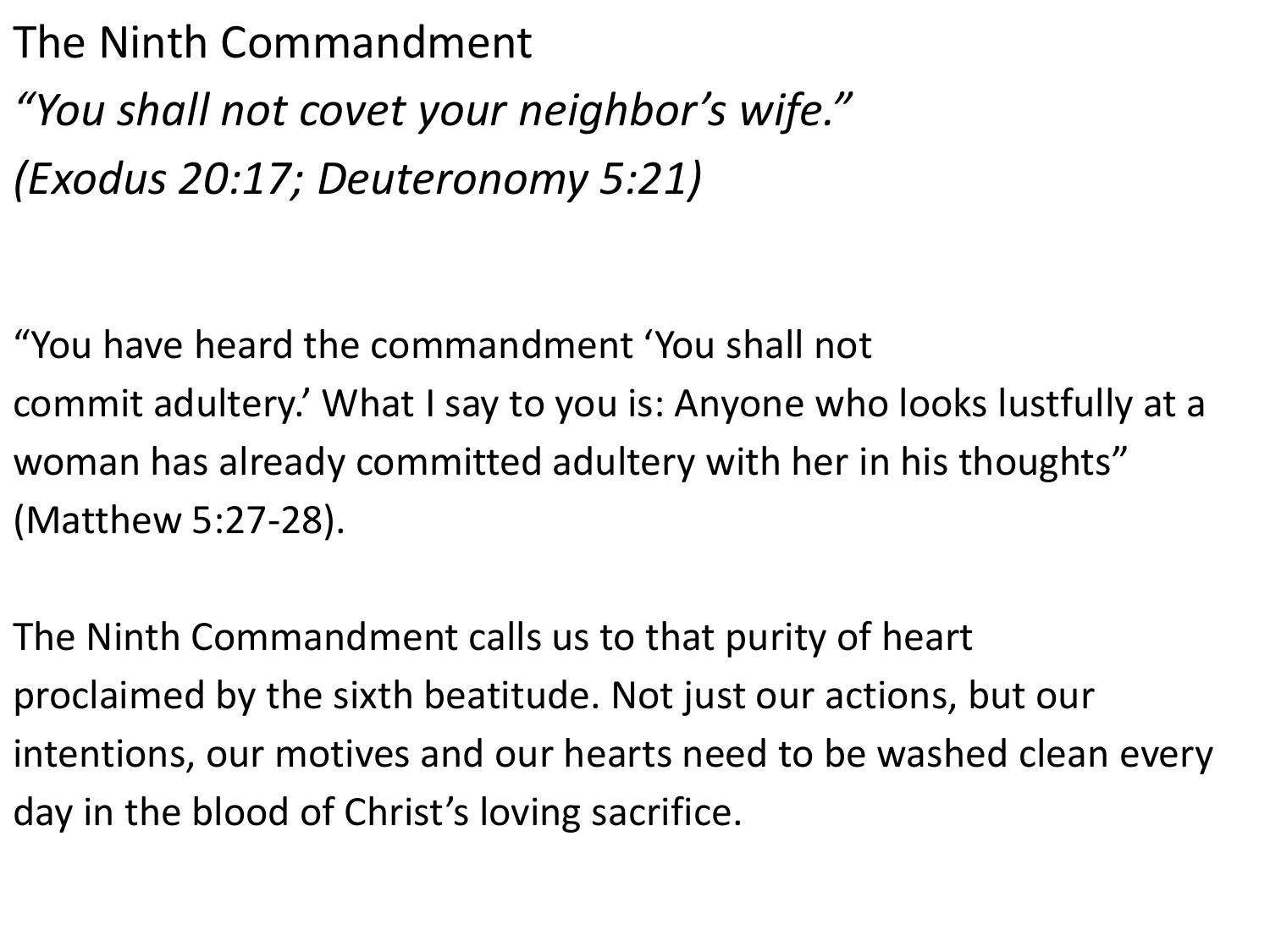#### **6. You shall not commit adultery.**

a. When you love someone you respect their body. Love is pure and faithful and does not cheat. When love matures into marriage love says "I give the whole of myself to the whole of you. I do not give part of myself to another. Love says to the beloved, "This is my body" and in this gift creates the power to make new human beings together with the beloved. Love does not trivialize sex and use it just for 'recreation' or 'fun', but gives itself totally and exclusively and faithfully to the beloved – and thus love discovers an incredibly deep happiness that far transcends "fun". Total joy comes from total self-giving and pure joy comes from pure self-giving. I remember the old rhyme, Joe and Rea sitting under a tree kissing, first comes love and then comes marriage and then they come pushing a baby carriage. Put that on Facebook and see how quickly you will be attacked!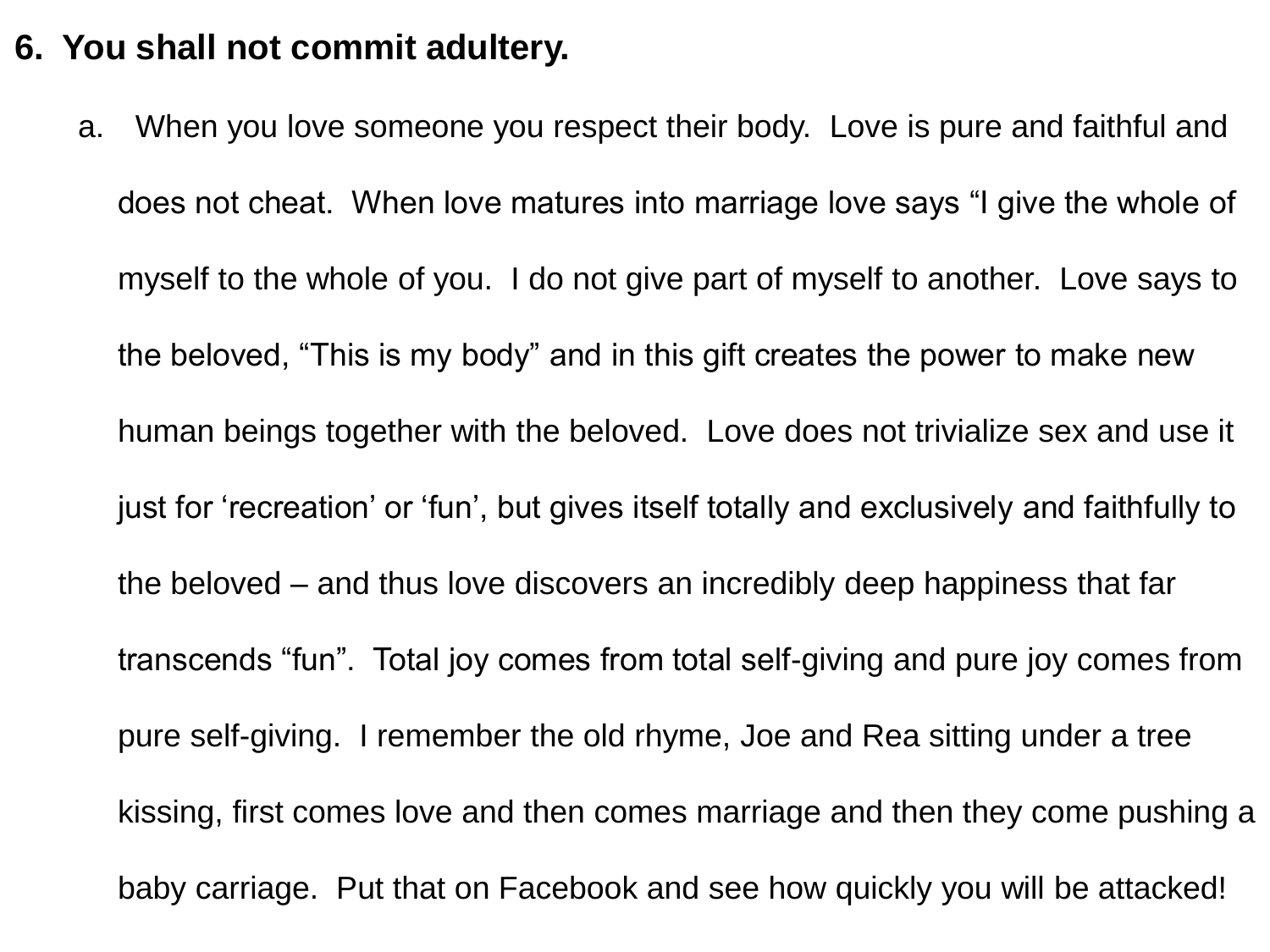## **9. You shall not covet your neighbor's wife.**

a. When you love someone you are content with them. Love does not regret giving all of itself to one and does not covet or desire another. Total love does not split itself into parts and send parts of itself out to the other besides the beloved, even in the mind. Wishing you had married another person is like wishing you worshipped another God.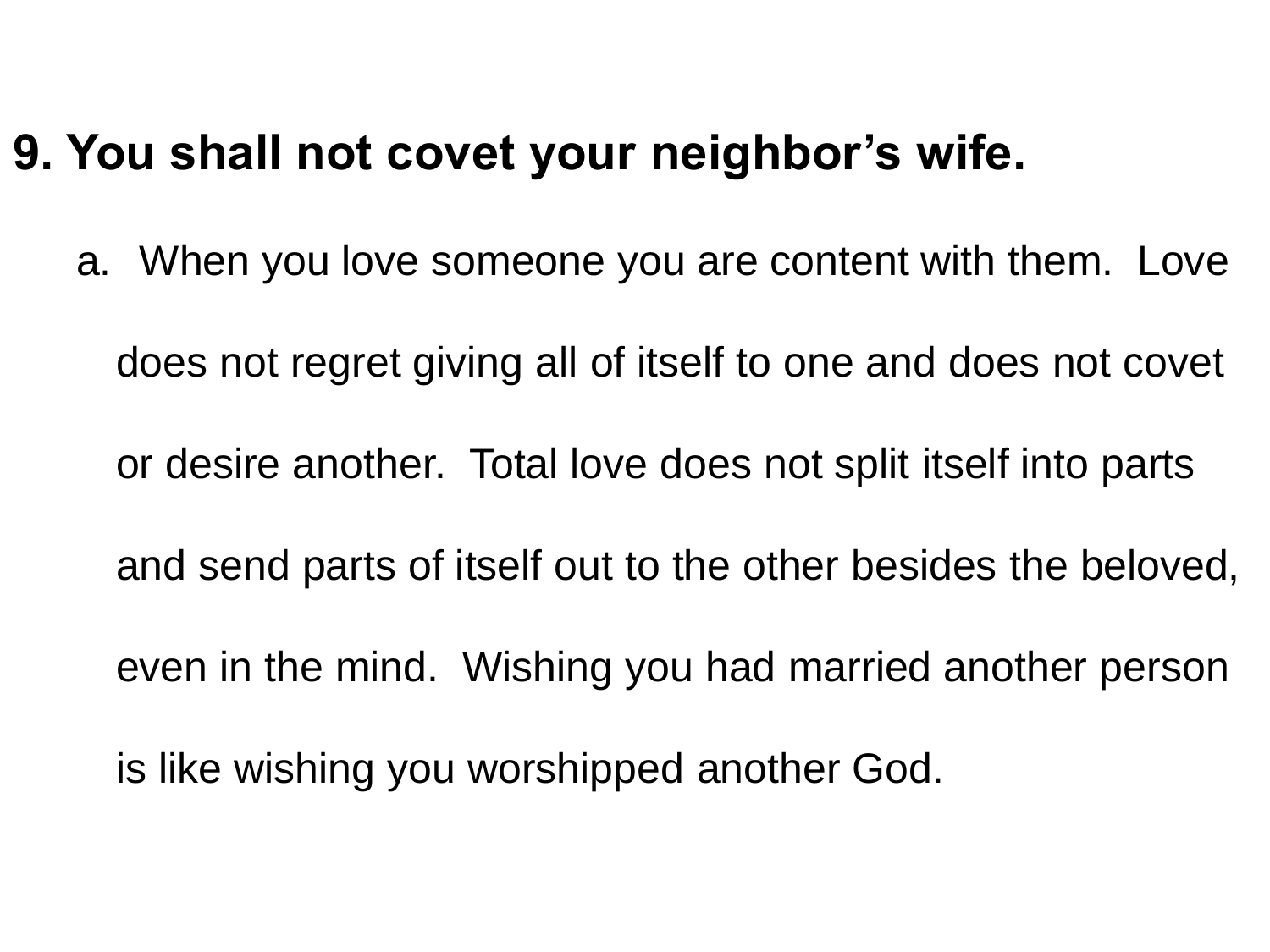#### **The Sixth Commandment forbids:**

 $\mathcal{Z}$  All impurity and immodesty in words, looks and actions, whether alone or with others.

**EE** Offenses against marriage: Adultery [sexual relations between married people who are not married to each other], divorce, polygamy [having more than one wife] and free union [living together without being married].

 $\mathscr{L}$  Offenses against chastity: Lust [sexual desire outside of marriage], pornography [third party viewing of sexual relations], homosexuality [sexual relations between people of the same sex].

 $\mathcal{Z}$  Any other form of unmarried sexual action.

#### **The Ninth Commandment forbids:**

 $\mathcal{Z}$  All thoughts and desires contrary to chastity.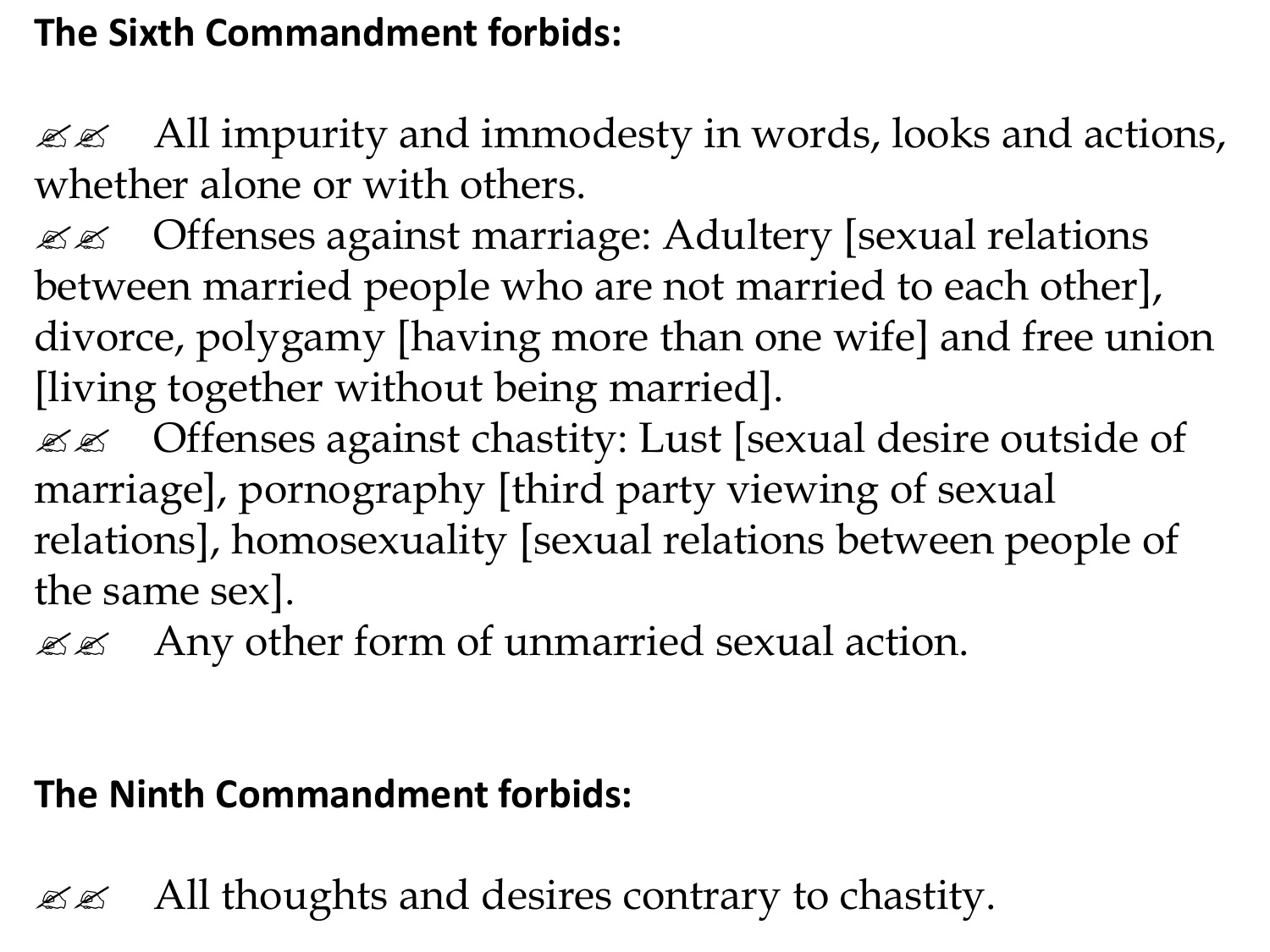The Seventh Commandment *"You shall not steal." (Exodus 20:15; Deuteronomy 5:19)*

The Seventh Commandment clearly calls us to the practice of justice and love in caring for all of God's creation and to a profound respect for the fruits of human initiative and human labor. It is a commandment that reminds us of our social, cultural and economic interdependence and challenges us to live out God's plan in such a way that the human family will live together in peace, justice and harmony.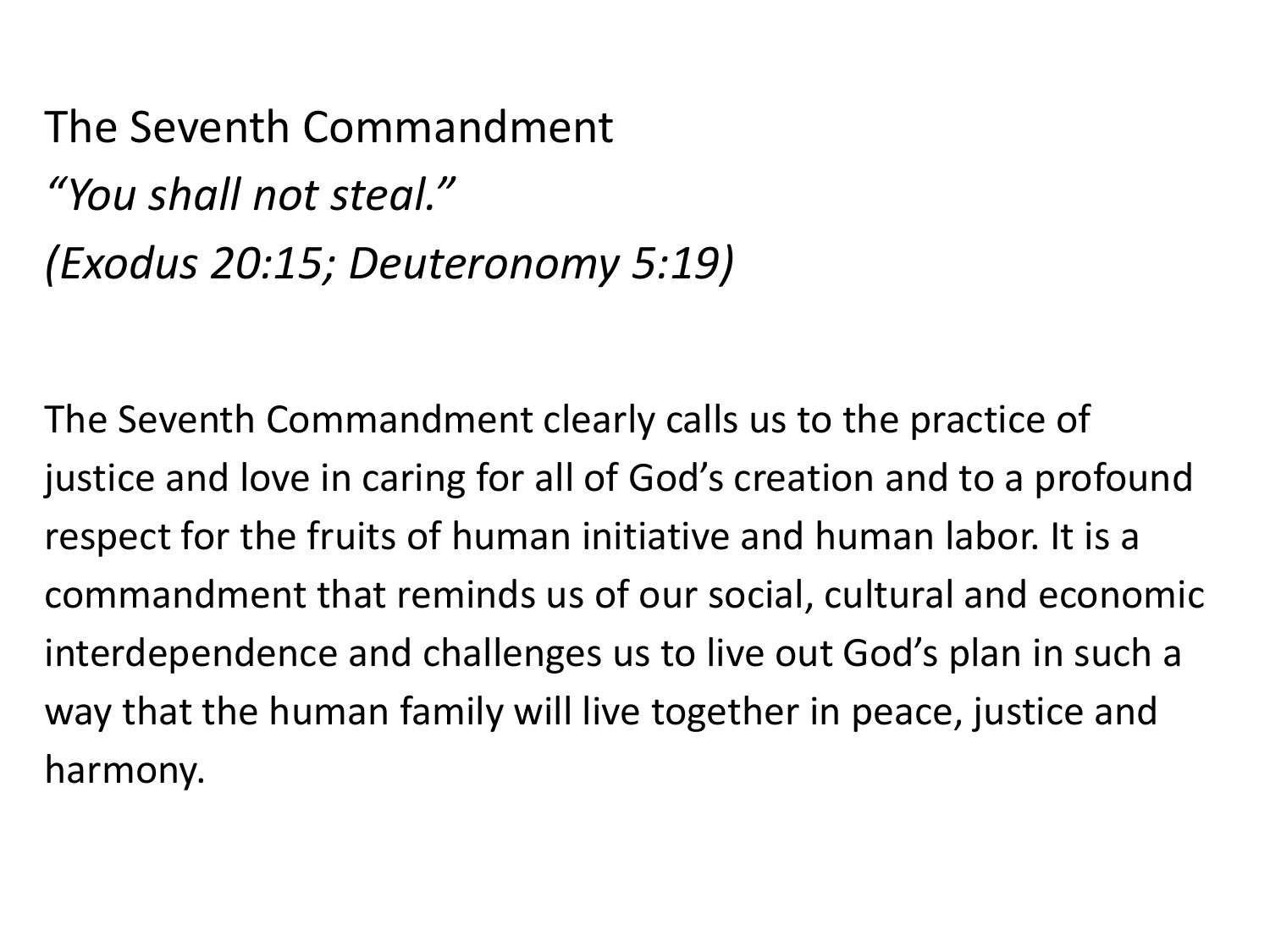## $<sub>T</sub>$ he Tenth Commandment</sub> *"You shall not covet anything that belongs to your neighbor." (Exodus 20:17; Deuteronomy 5:21)*

The Tenth Commandment brings us face to face with the whole world of our desires, intentions and motivations.

The Tenth Commandment forbids us to covet the goods of others. Covetousness leads to the violence and injustice forbidden by the Fifth Commandment.

Some years ago there was a song that had as its refrain "You can't go to jail for what you're thinking." Perhaps not, but one can easily go to hell for what one thinks in preferring evil to goodness. The Tenth Commandment challenges us to change our lives so completely that we manifest the presence of Christ in our hearts and minds as well as in our lives and actions.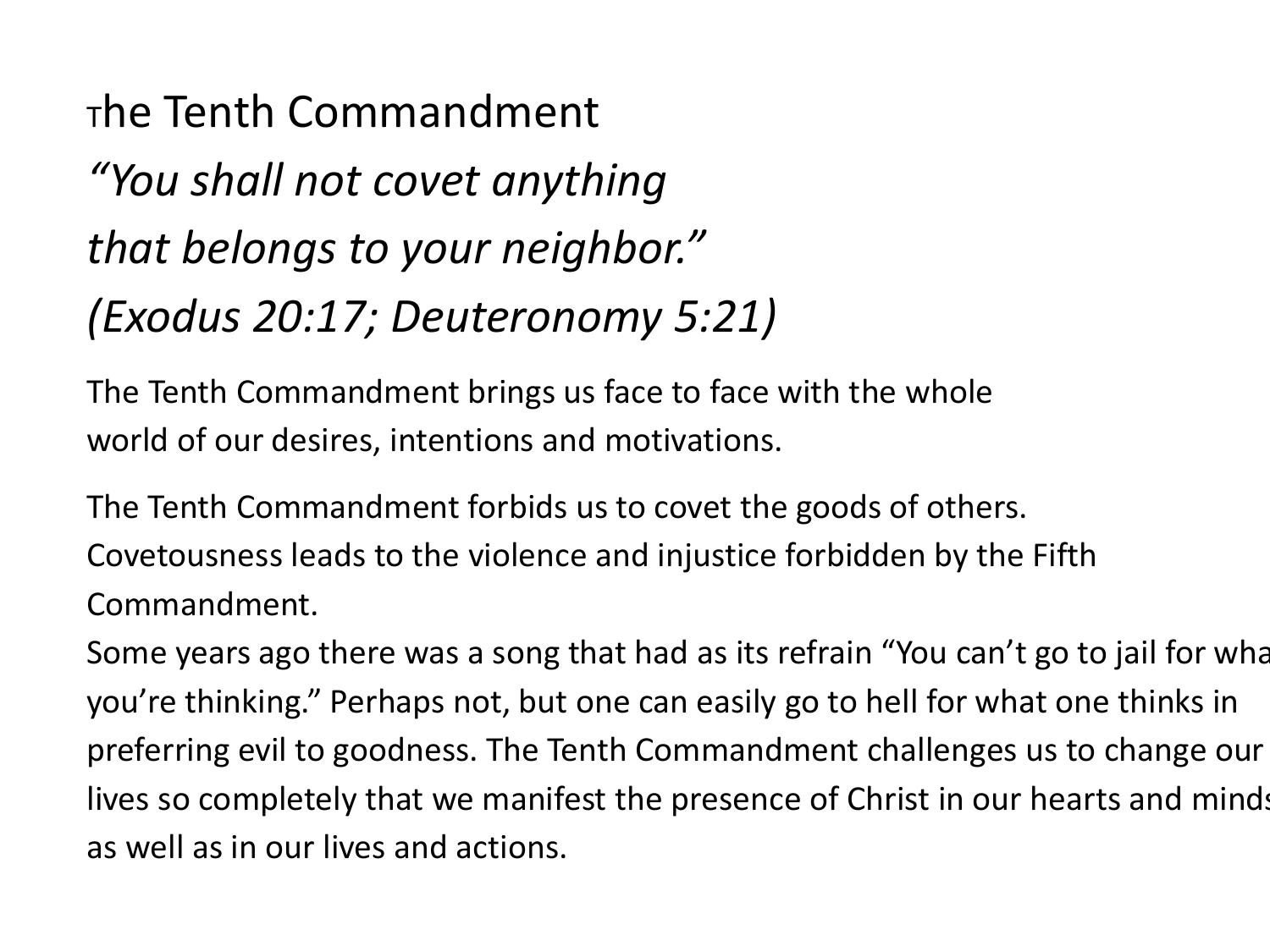## **The Seventh and Tenth Commandments work together.**

The Tenth Commandment makes it easy to keep the Seventh Commandment by telling us not even to desire the property of our neighbor.

**Danger of riches**: Remember Christ's warning on the danger of riches. Anyone who desires to be rich in having more material possessions that he needs, will find it difficult to respect the property of others. The more we love the things of this earth, the harder we shall find it to love God. "Where your treasure is, there will your heart be also" (Mt 6:21).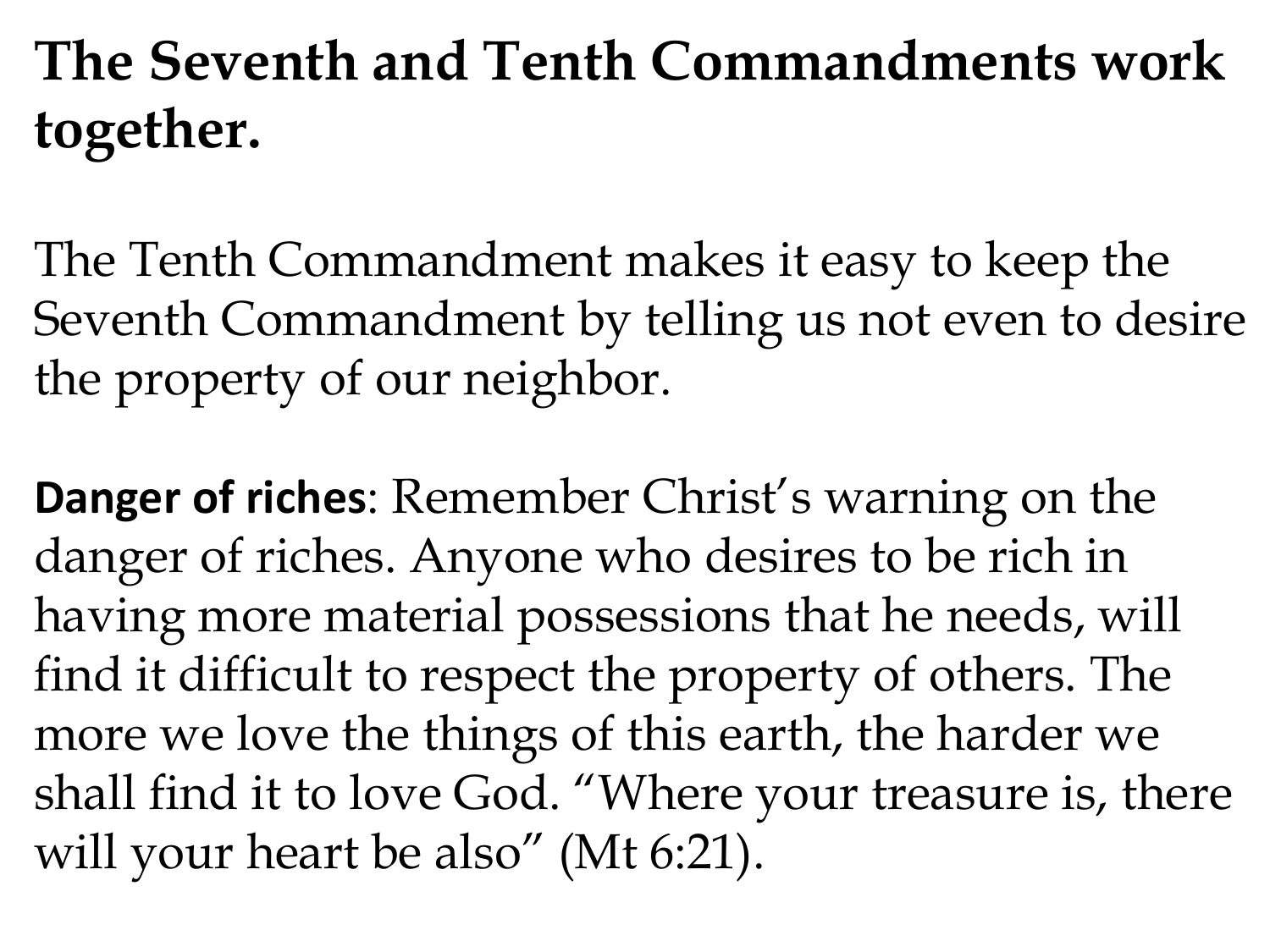## **7. You shall not steal.**

a. When you love someone you respect their property. Love respects the beloved's personal property because love respects the very person of the beloved. Love is not a taker but rather a giver!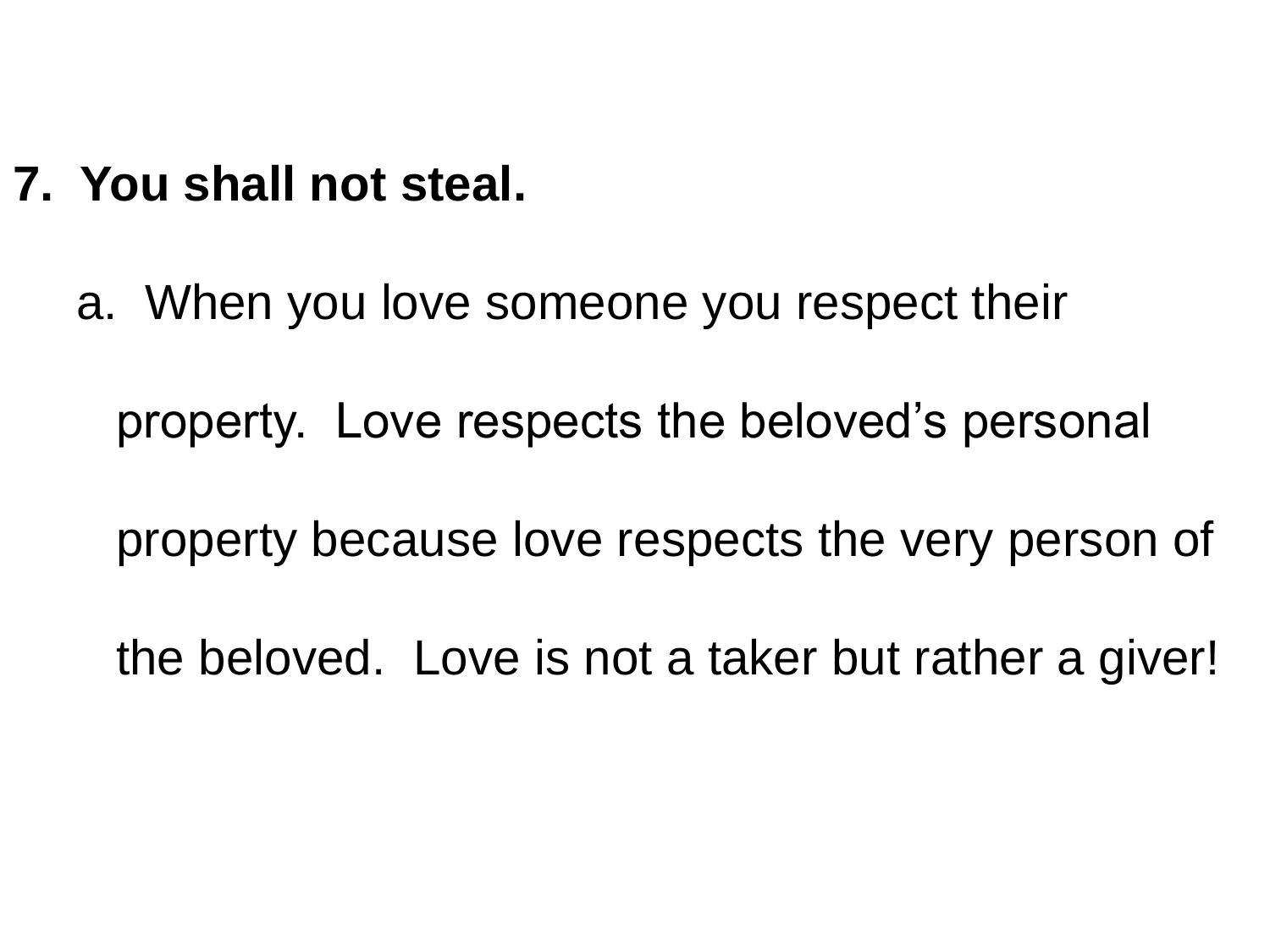## **10. You shall not covet your neighbor's goods.**

a. Love is not greedy after things, especially things that belong to others. Just as love does not want to

commit adultery, love does not want to steal. Love

loves people and not things. It uses things and not

people. It uses things for people and not people for

things.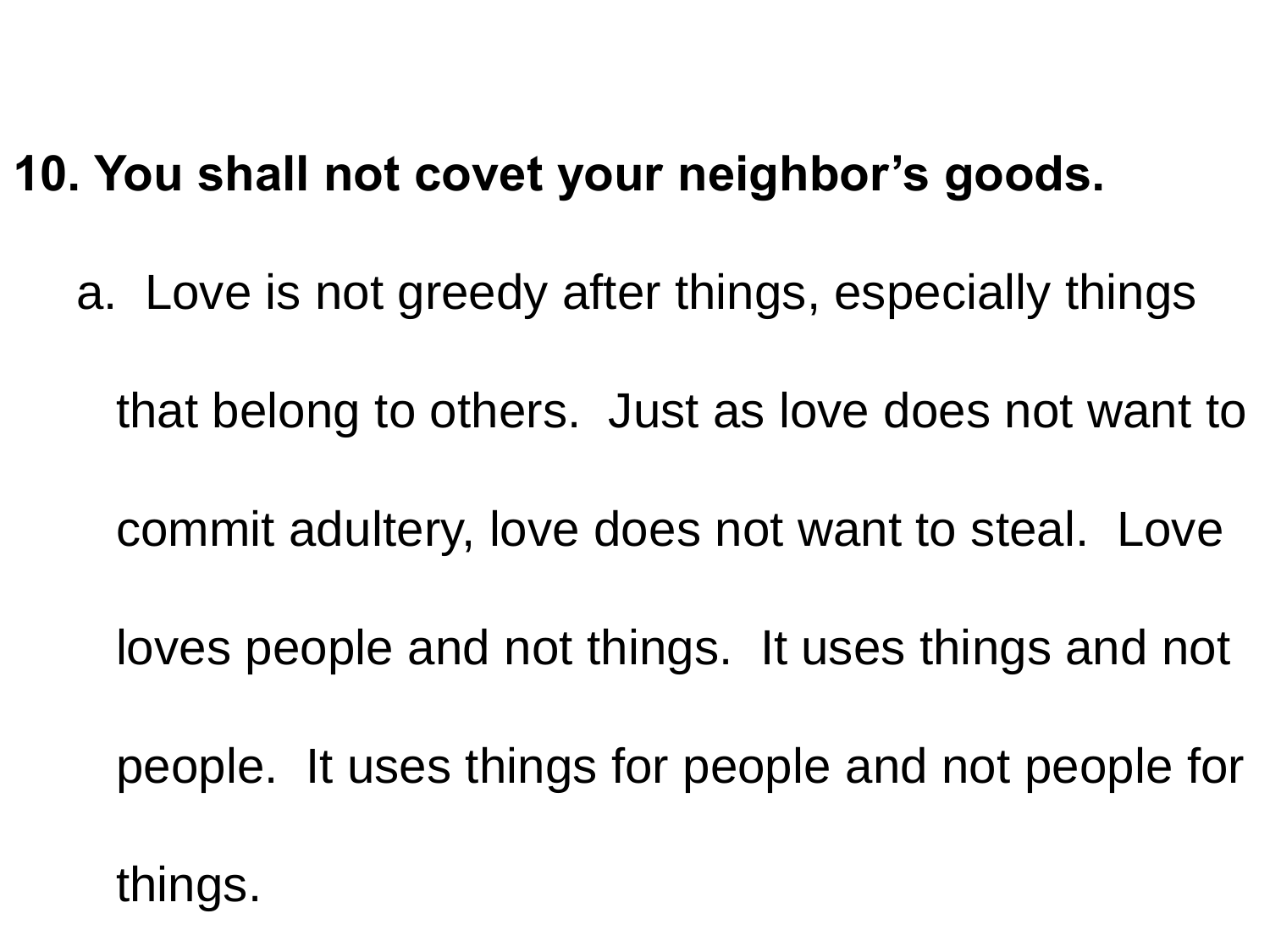**Man's dominion over creation:** God has given man dominion over the mineral, vegetable and animal resources of the Universe. Thus, treating animals with kindness and caring for the resources of the Universe for future generations are required by the Seventh Commandment.

**Human beings can never be considered property**: The moral law forbids the enslavement or the buying and selling of human beings as if they were property.

**Restitution**: In justice, one must return stolen goods.

**Reparation:** In justice, one must repair the damage caused to the property of another.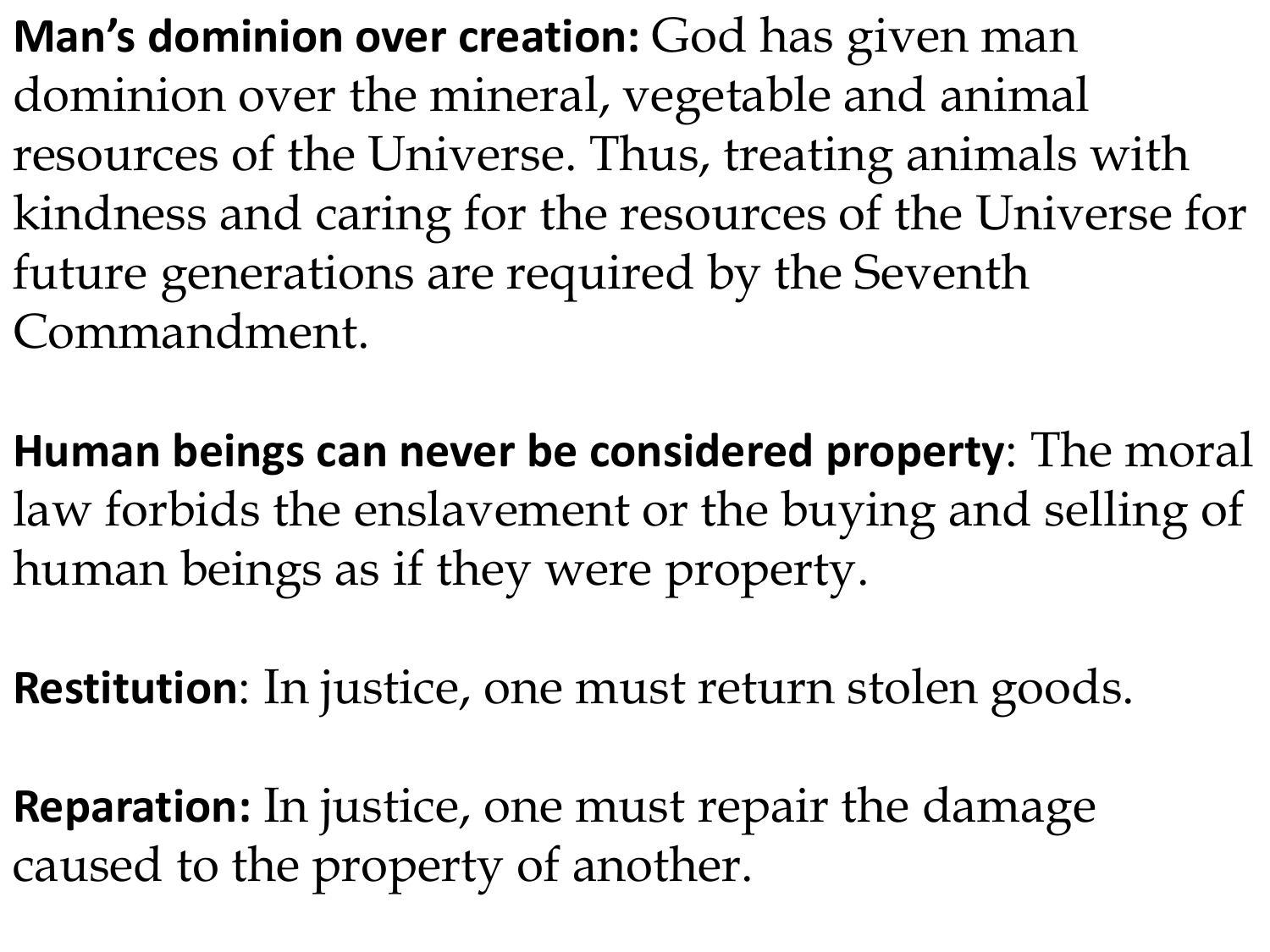**The Seventh Commandment commands:** The Seventh Commandment commands us to respect what belongs to others, to live up to our business agreements, and to pay our just debts.

## **The Tenth Commandment commands:** The Tenth Commandment commands us to detach ourselves from earthly riches.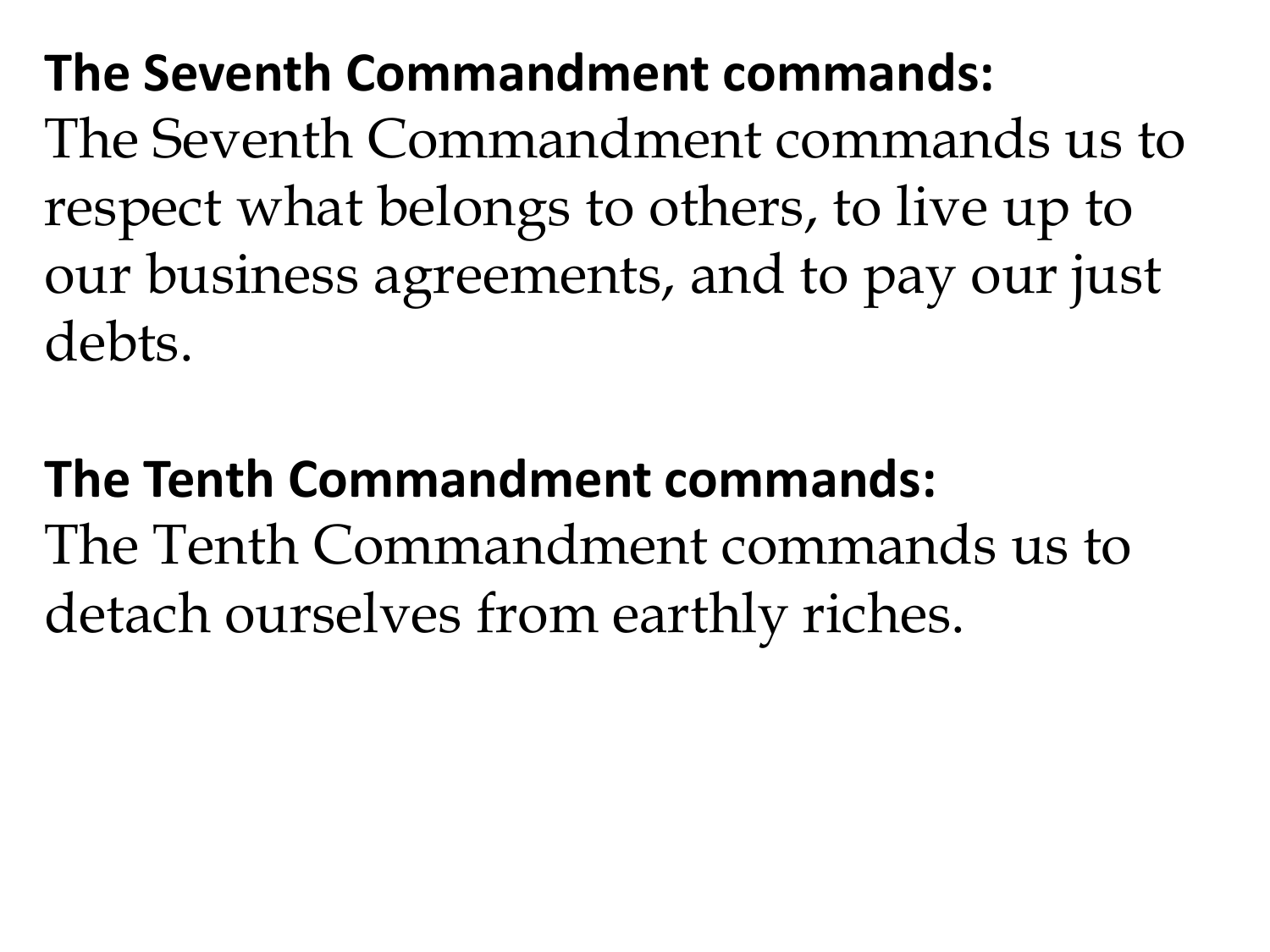## **The Seventh Commandment forbids:**

- $\mathscr{L} \mathscr{L}$  Stealing. Shoplifting.
- $\mathcal{L} \otimes \mathcal{L}$  Unjust keeping of what belongs to others.
- $\mathscr{B} \mathscr{B}$  Keeping of goods known to be stolen.
- $\mathcal{Z} \mathcal{Z}$  Keeping something that was originally borrowed.
- $\mathcal{L} \otimes \mathcal{L}$  Keeping something that was found without making a reasonable effort to return it or find the owner.  $\mathscr{B} \mathscr{A}$  Unjust, careless or malicious [with evil intent] damage to the property of others.
- $\mathcal{L} \mathcal{L}$  Delay in paying lawful debts or in making restitution when able to make it. Neglect to make reasonable efforts and sacrifices to pay back debts or make restitution.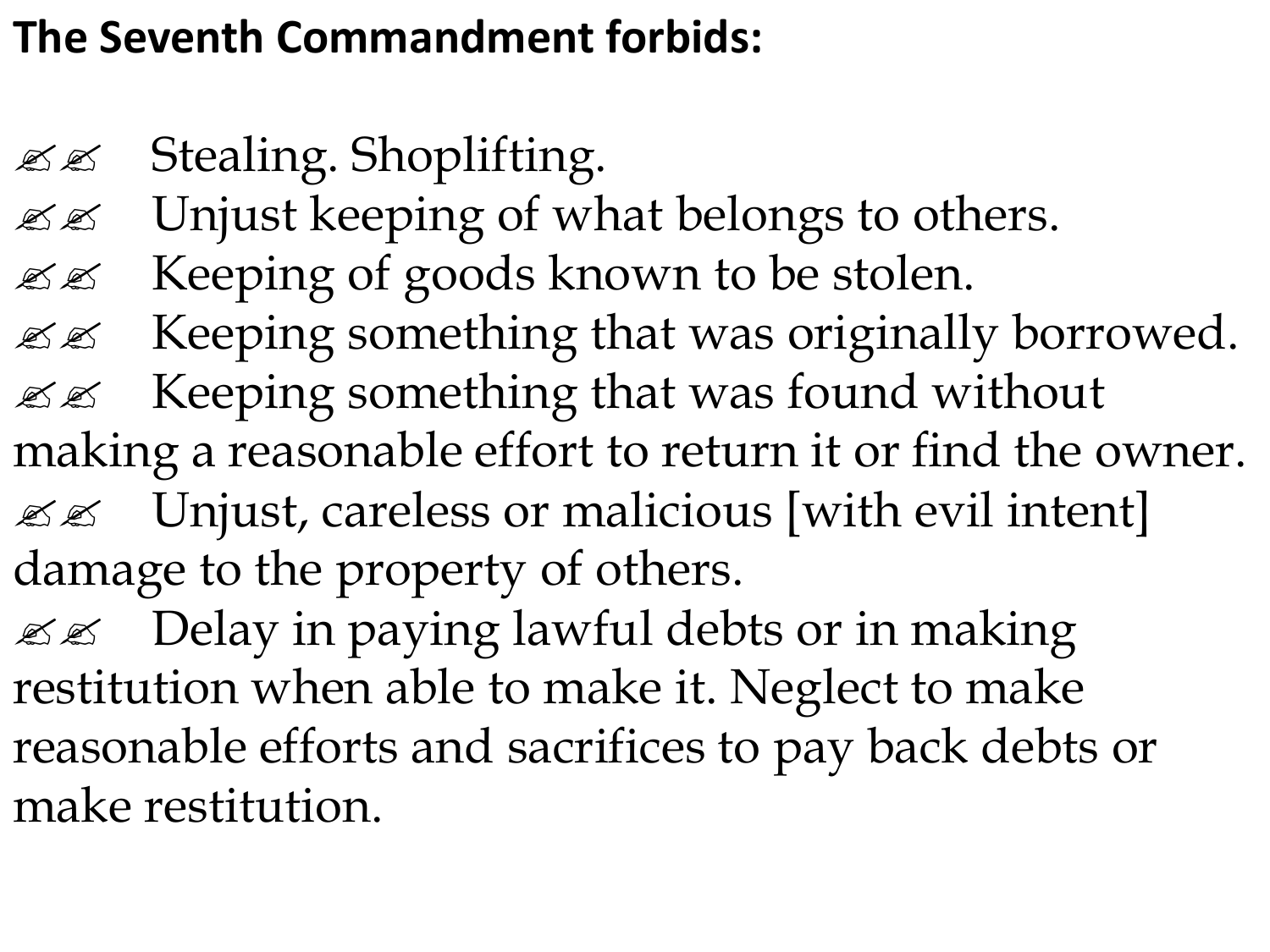$\mathscr{B} \mathscr{L}$  Cheating in business or at play [or sports].  $\mathscr{B} \mathscr{B}$  Charging exorbitant [unreasonably high] prices.  $\mathscr{B} \mathscr{B}$  False weights and measures. [For example, knowingly selling a "10 lbs. bag of potatoes" that really contains only 9 lbs.]

?? Adulteration of wares [ Examples: knowingly selling products that contain ingredients that are not listed on the label, knowingly selling gasoline that has water in it, knowingly selling "fresh food" that is not fresh.]

 $\mathscr{B} \mathscr{L}$  Accepting of bribes by public officials.

**EXECOncealment of fraud [deceiving someone into** giving up property or money], theft or damage when one is duty bound to give information.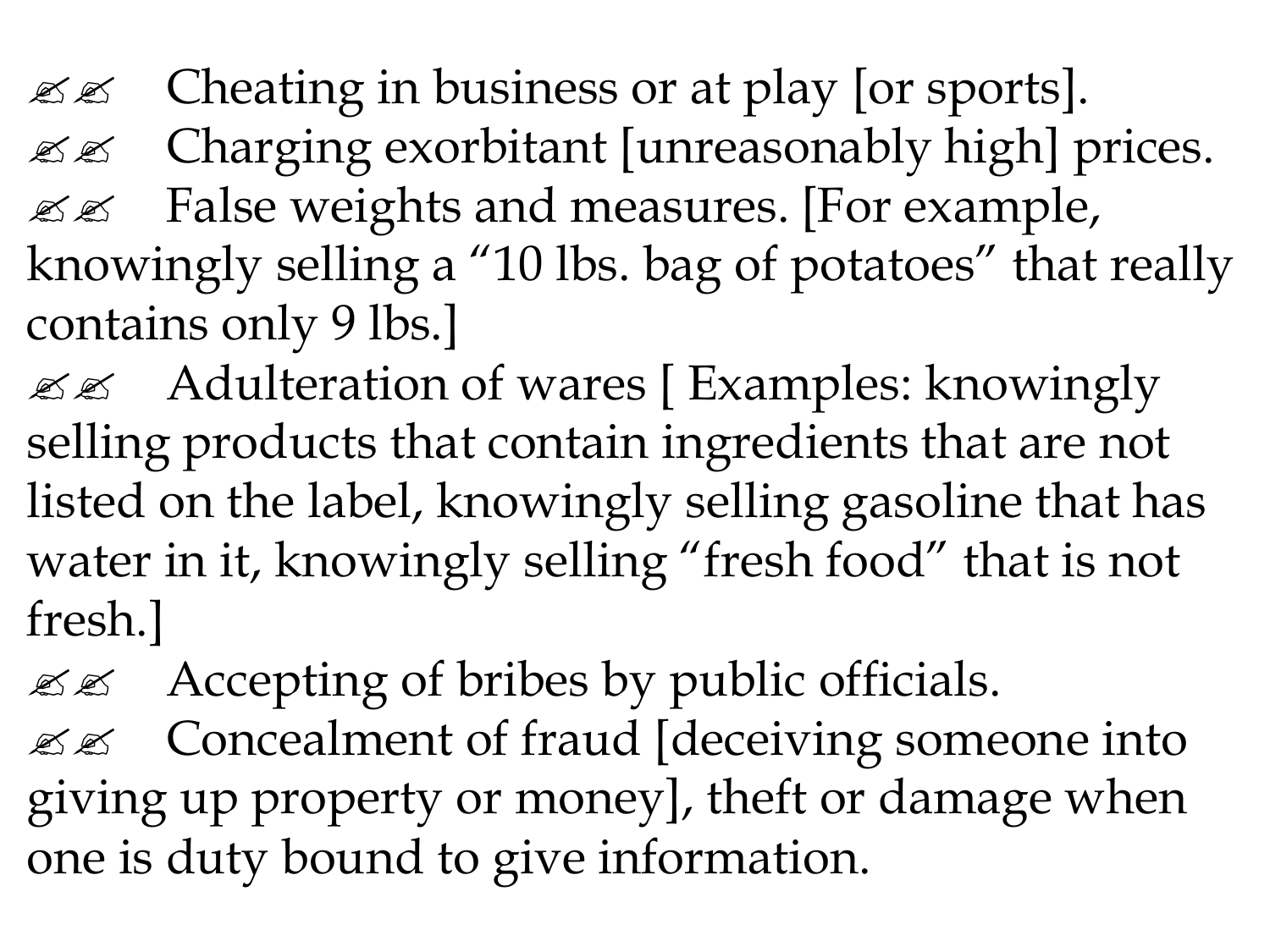### **The Tenth Commandment forbids:**

 $\mathcal{L} \otimes \mathcal{L}$  All desire to take or to keep unjustly what belongs to others, and also forbids envy at their success.

 $\mathscr{B} \mathscr{L}$  Greed [desire to amass earthly goods] and avarice [passion for riches and the accompanying power].

 $\mathscr{B} \mathscr{L}$  Envy [sadness at the sight of another's goods and the wrongful desire to have them for oneself].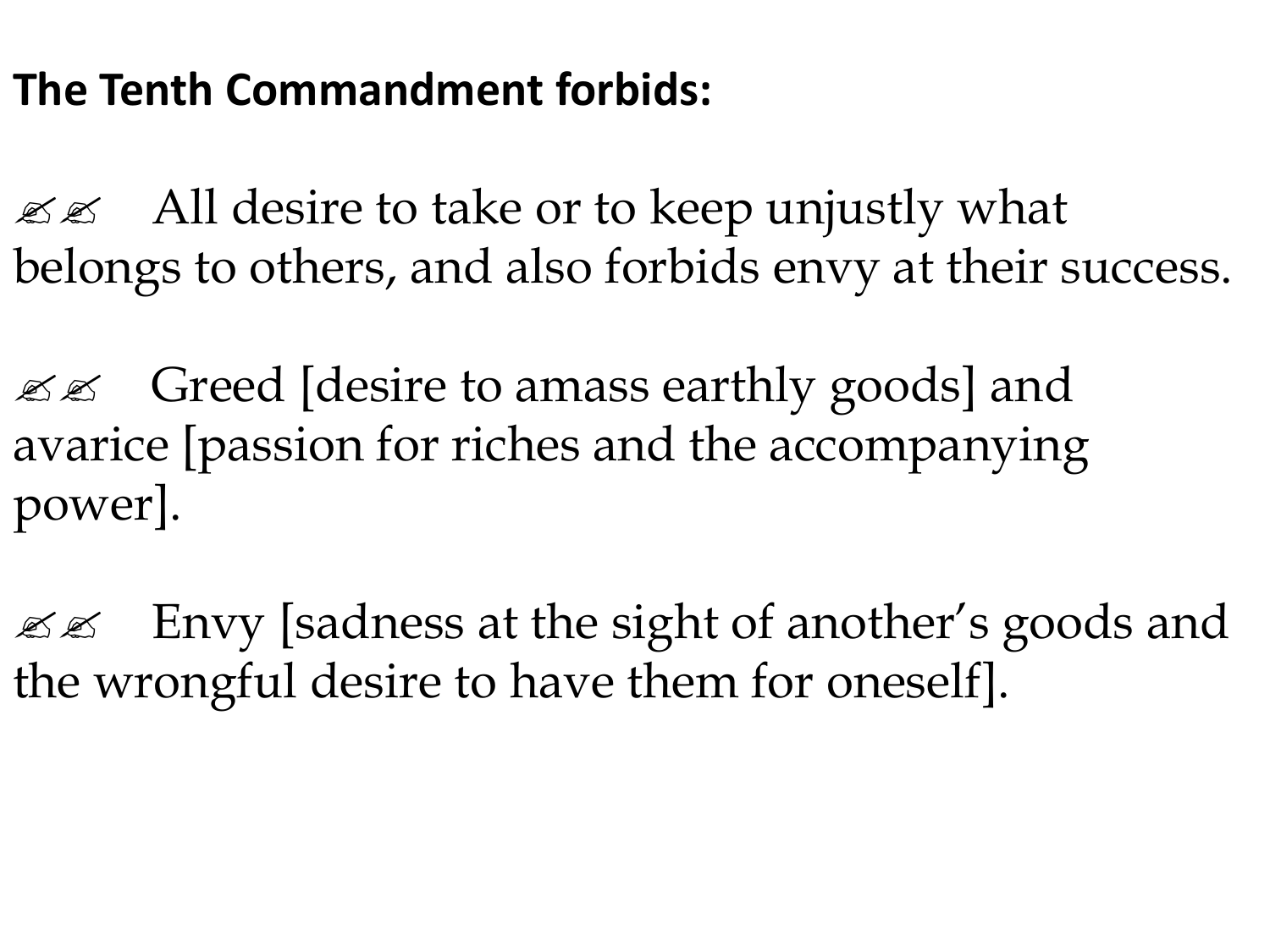The Eighth Commandment *"You shall not bear false witness against your neighbor." (Exodus 20:16; Deuteronomy 5:20)*

The 20th century, an era of mass and almost unending communications, is an age that needs to understand, accept and respect the divine injunction that when we deal with each other and speak to and about each other, we do so fully aware that "You shall not bear false witness against your neighbor."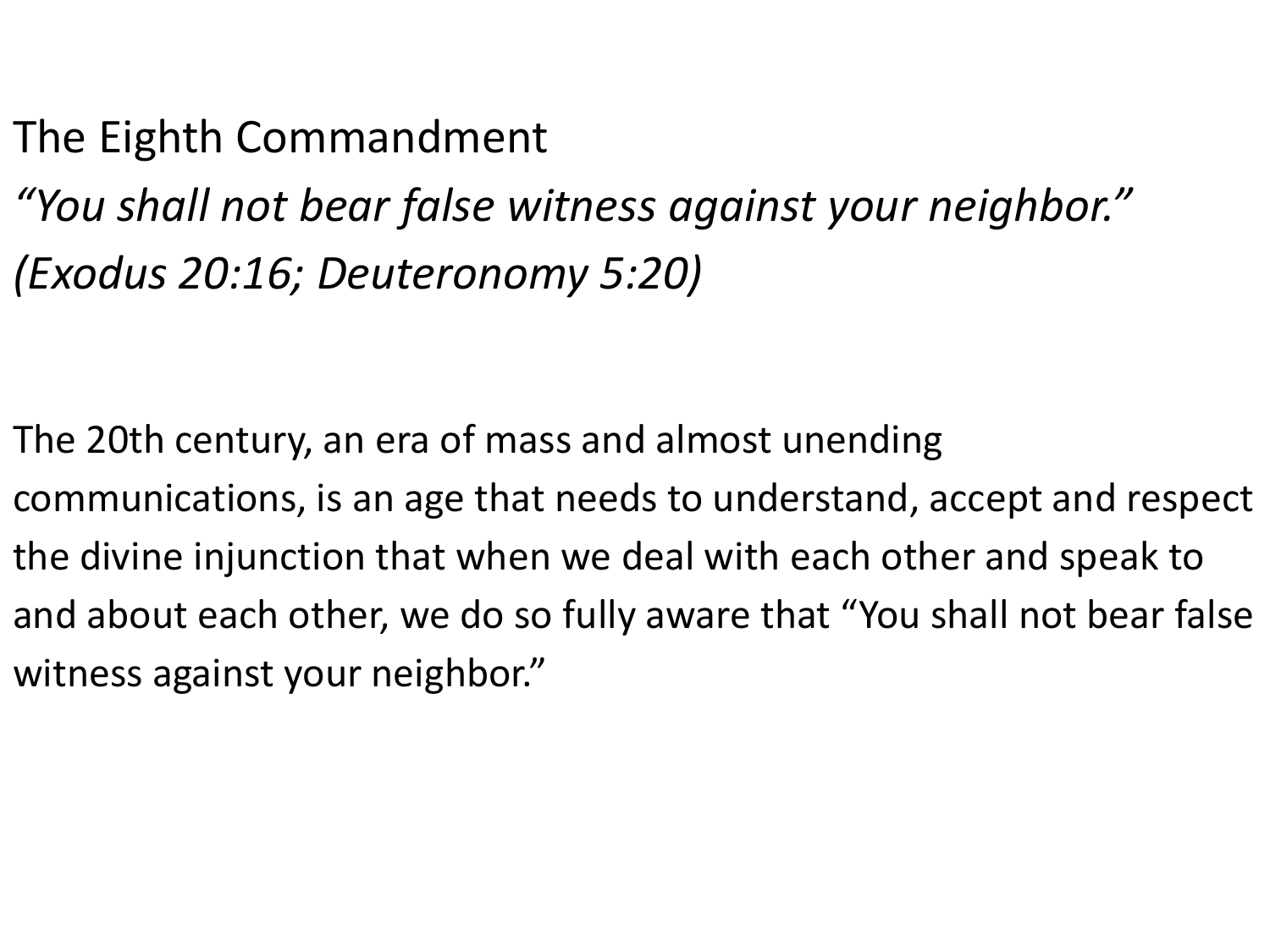# **8. You shall not bear false witness against your neighbor.**

a. When you love someone you respect their mind and you do not lie to them. Love never lies but

lives in the truth.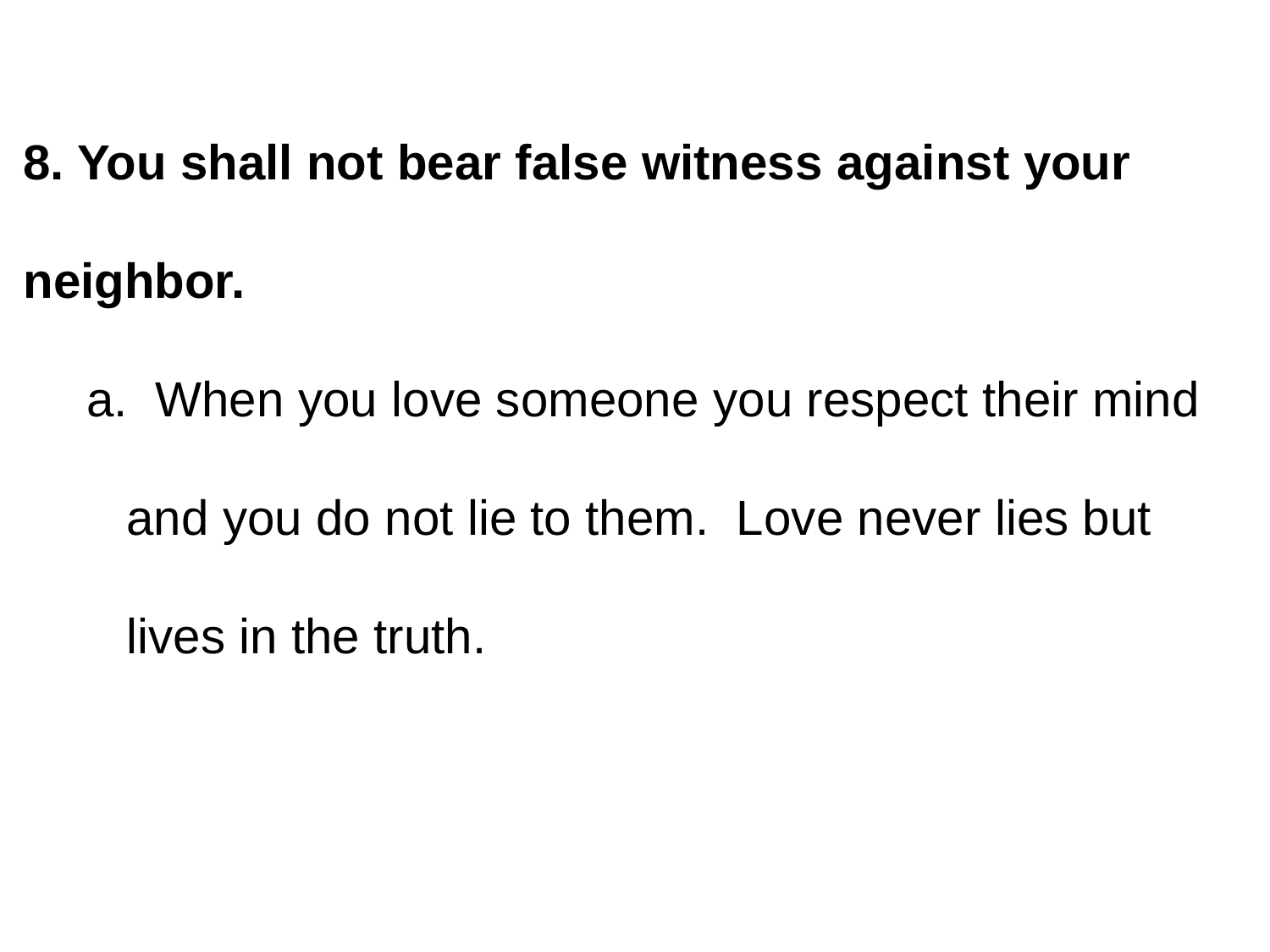Christ said "I am the way and the truth and the life." He died on the Cross for the truth.

The Eighth Commandment tells us to love truth and to show love for others by respecting their reputation.

**Living in truth**: The Old Testament attests that *God is the source of all truth.* His Word is truth. His Law is truth. His "faithfulness endures to all generations." Since God is "true," the member of his peoples are called to live in the truth.

**Martyrdom**: Martyrdom is the supreme witness given to the truth of the faith: it means bearing witness to the truth even unto death.

**Lying**: Lying is the most direct offense against the truth. The Lord denounces lying as the work of the devil. One of the names of the devil is the "Father of Lies".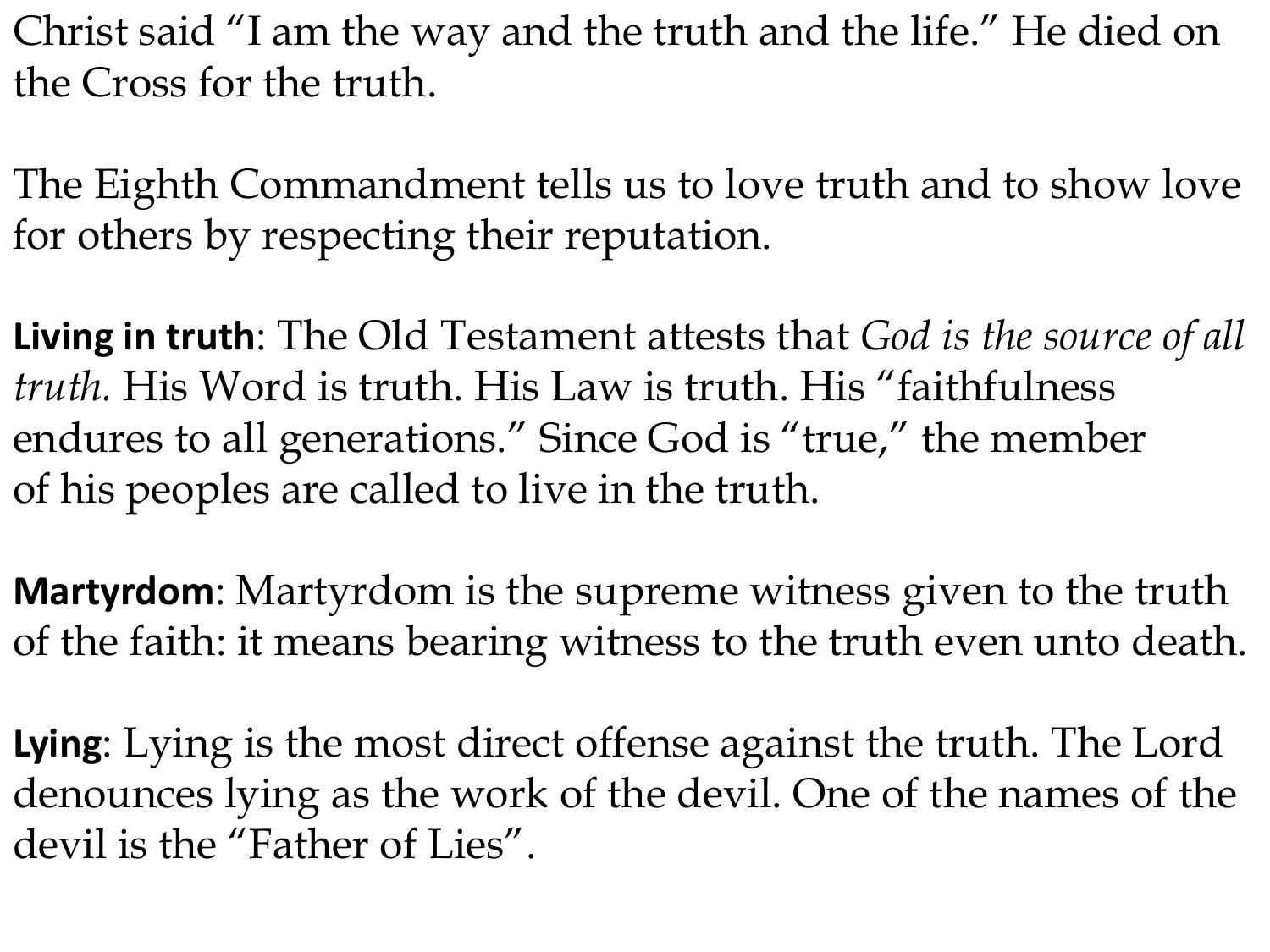**Is it ever permissible to tell a lie?** We may *never* tell a lie. When people have a right to know the truth, we must tell them the truth, even though we have to suffer for it. When they have no right to know the truth, or when we have to keep a secret, we many answer evasively, or throw them off the track, but we may never directly make a false statement.

**What must a person do who has sinned by detraction or calumny or told a secret he is bound to keep?** This person must repair the harm done to his neighbor, as far as he is able. The same is true of all sins committed against truth.

**Is the right to know the truth unconditional?** No. We need to judge, based on the Golden Rule, whether it is appropriate to reveal the truth to someone who asks for it. The good and safety of others, respect for privacy, the duty to avoid scandal and the good of all concerned are sufficient reasons for being silent about what out not to be known or for making use of discreet language.

No one is bound to reveal the truth to someone who does not have a right to know it.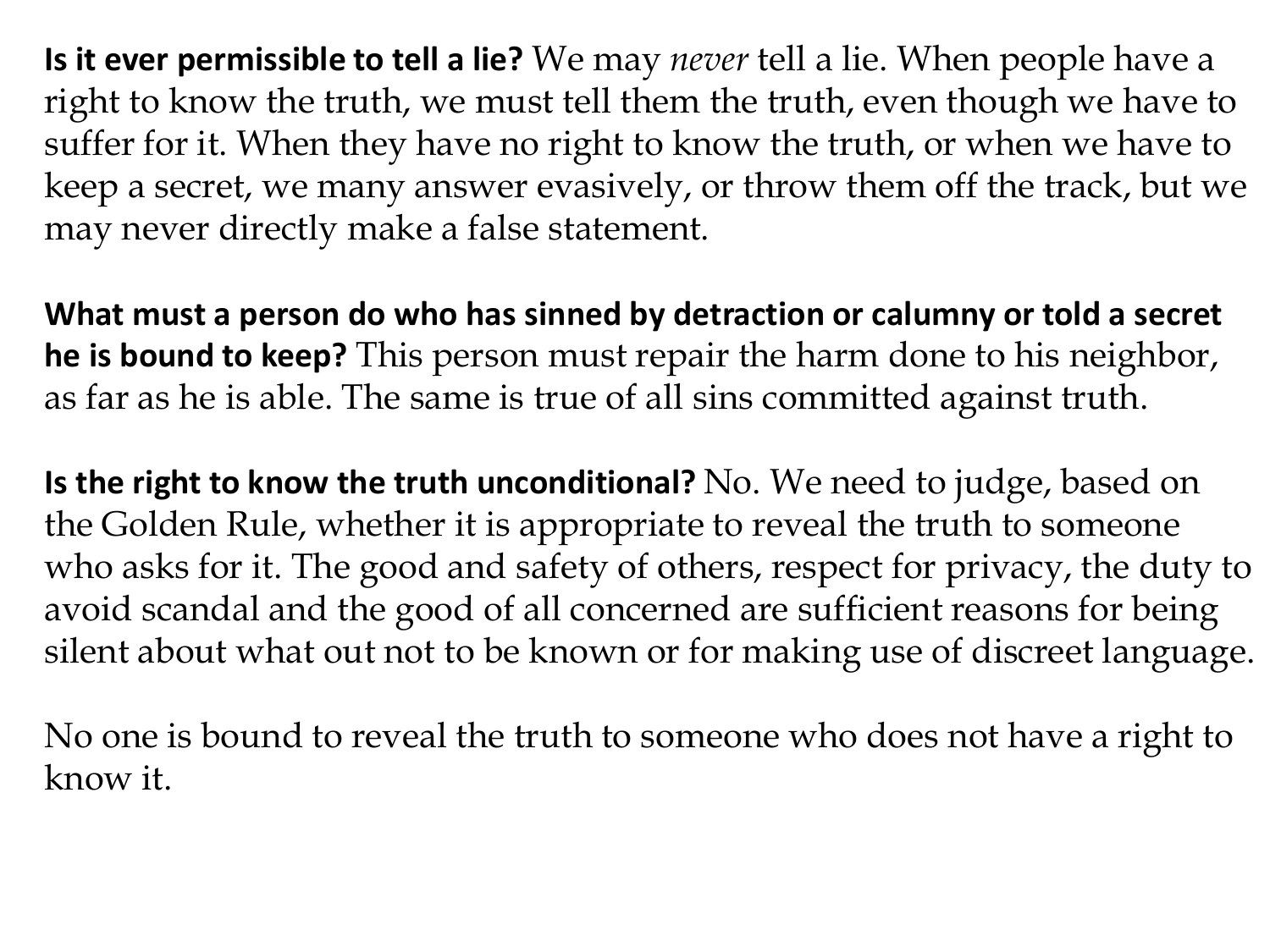## **The Eighth Commandment commands:**

The Eighth Commandment commands us to speak the truth in all things, but especially in what concerns the good name and honor of others.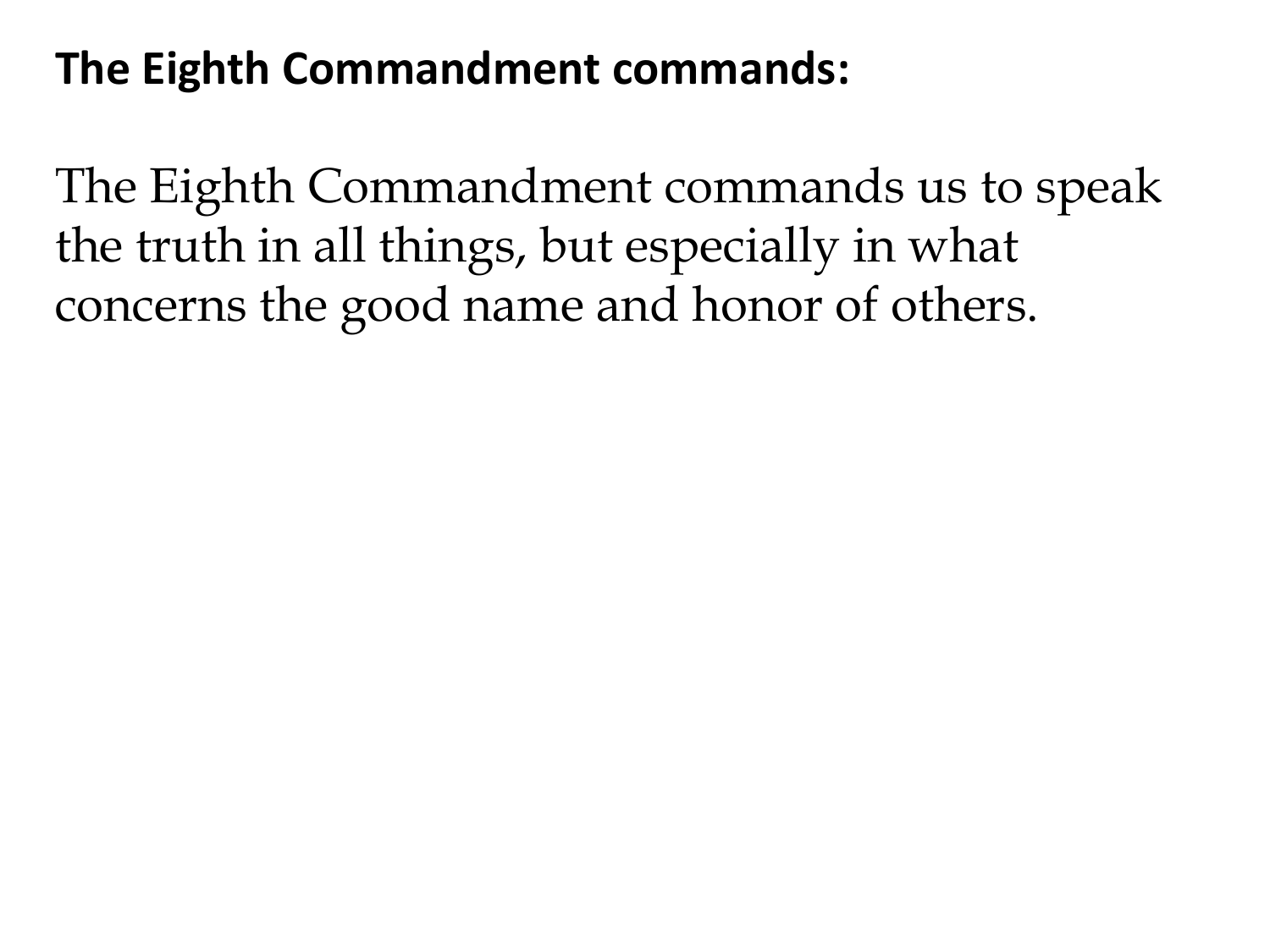## **The Eighth Commandment forbids:**

- $\mathscr{B}$  Lies [speaking a falsehood with the intention of deceiving].
- $\mathcal{L}$  Malicious falsehoods [falsehoods that are intended to harm another].
- $\mathscr{B} \mathscr{B}$  Boasting or bragging [are offenses against truth].

 $\mathcal{L}$  Irony [aimed at belittling someone by maliciously characterizing their behavior].

 $\mathscr{B} \mathscr{B}$  Flattery [excessive, untrue or insincere praise] or adulation [flattery which attempts to control another person], which confirms another in malicious acts or perverse conduct.

 $\mathscr{B} \mathscr{B}$  Perjury [lying under oath] and false witness [lying in court].

 $\mathcal{Z}$  Rash judgment [believing something harmful to another's character without sufficient reason].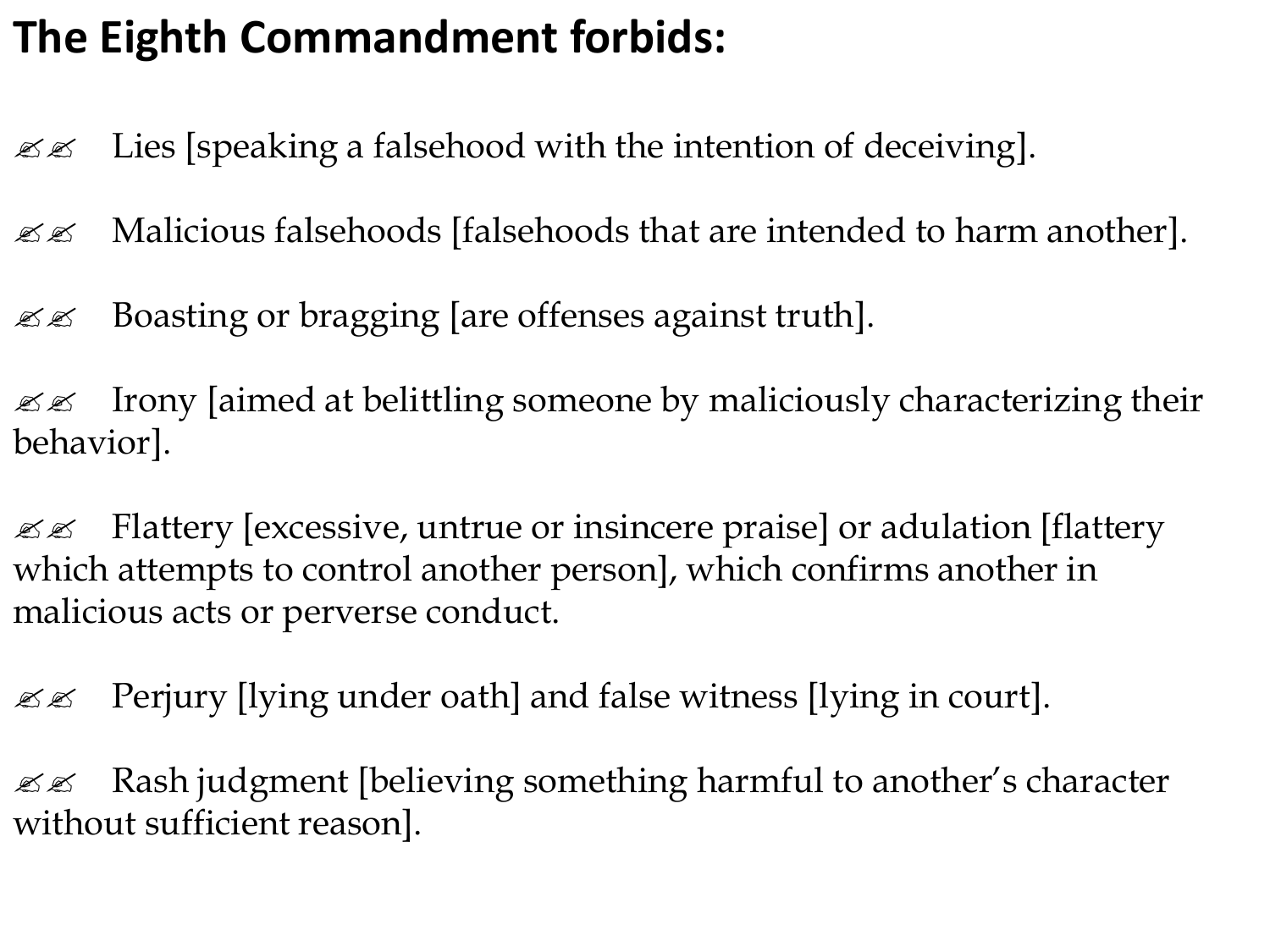$\mathscr{B} \mathscr{B}$  Baseless accusations [accusing someone of something that they are clearly not guilty of just to cause them trouble].

 $\mathcal{L}$  Detraction [making known the hidden faults of another without good reason].

 $\mathcal{Z}$  Calumny or slander [injuring the good name of another by lying].

 $\mathscr{L}\mathscr{L}$  Encouraging detraction or slander in others.

 $\mathcal{Z}$  Refusing or delaying to restore the good name we have injured.

**EXECUTE 3** Telling of secrets we are bound to keep. [We are bound to keep secrets when we have promised to do so, when our office requires it, or when the good of another demands it. For example, trade secrets and the secret of the Sacrament of Reconciliation]

 $\mathcal{Z}$  Frauds [deceiving someone into giving up property or money], public and private.